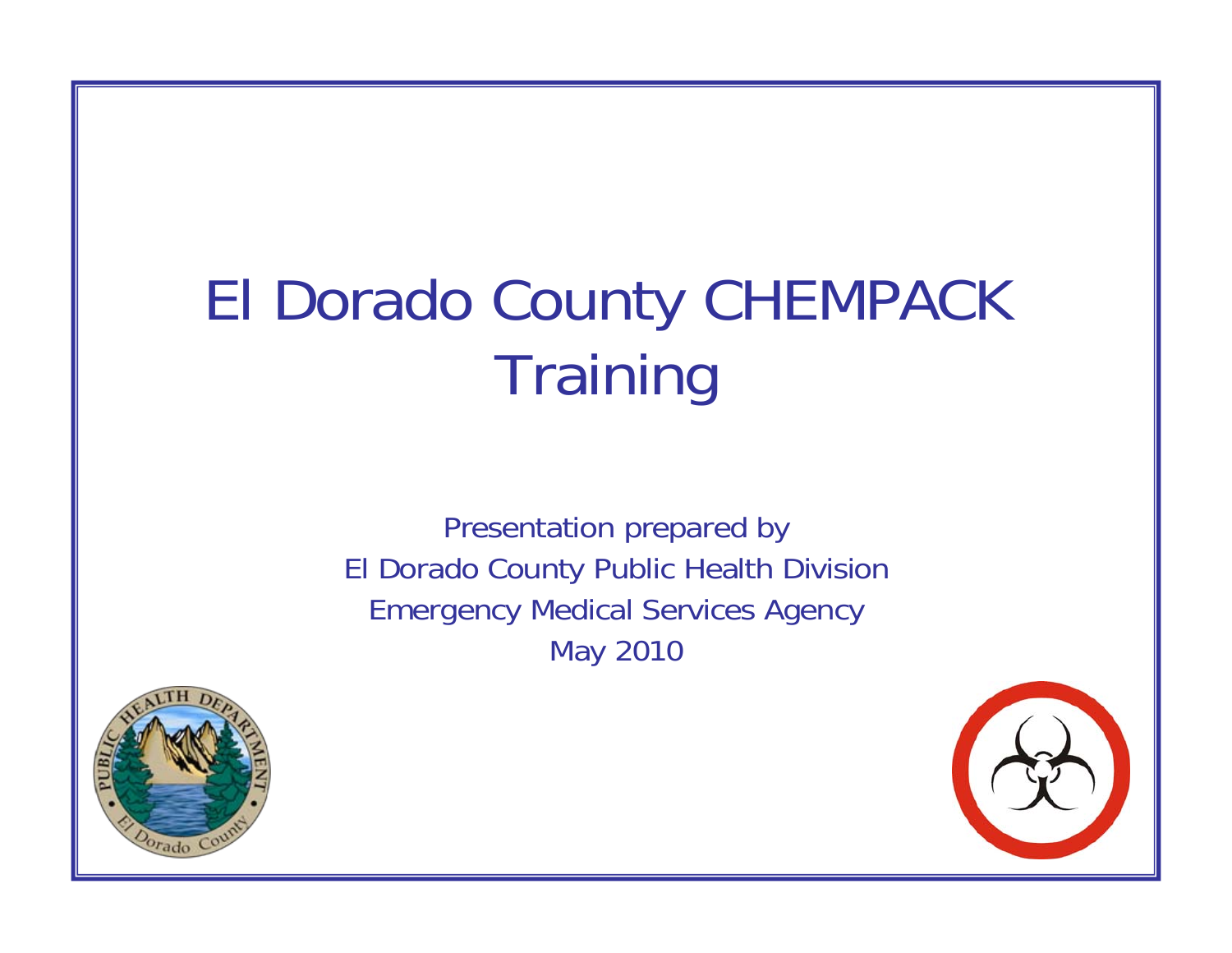# Introduction

- This training is designed for Public Health staff, hospital staff, 911 dispatchers, public safety first responders, and select CHEMPACK host agencies
- It is intended to familiarize the viewer with basic procedures to rapidly deploy a cache of antidotes for the suspected release of a chemical nerve agent
- Written procedures regarding deployment of CHEMPACK for the El Dorado County Operational Area are contained in a separate file on this training CD



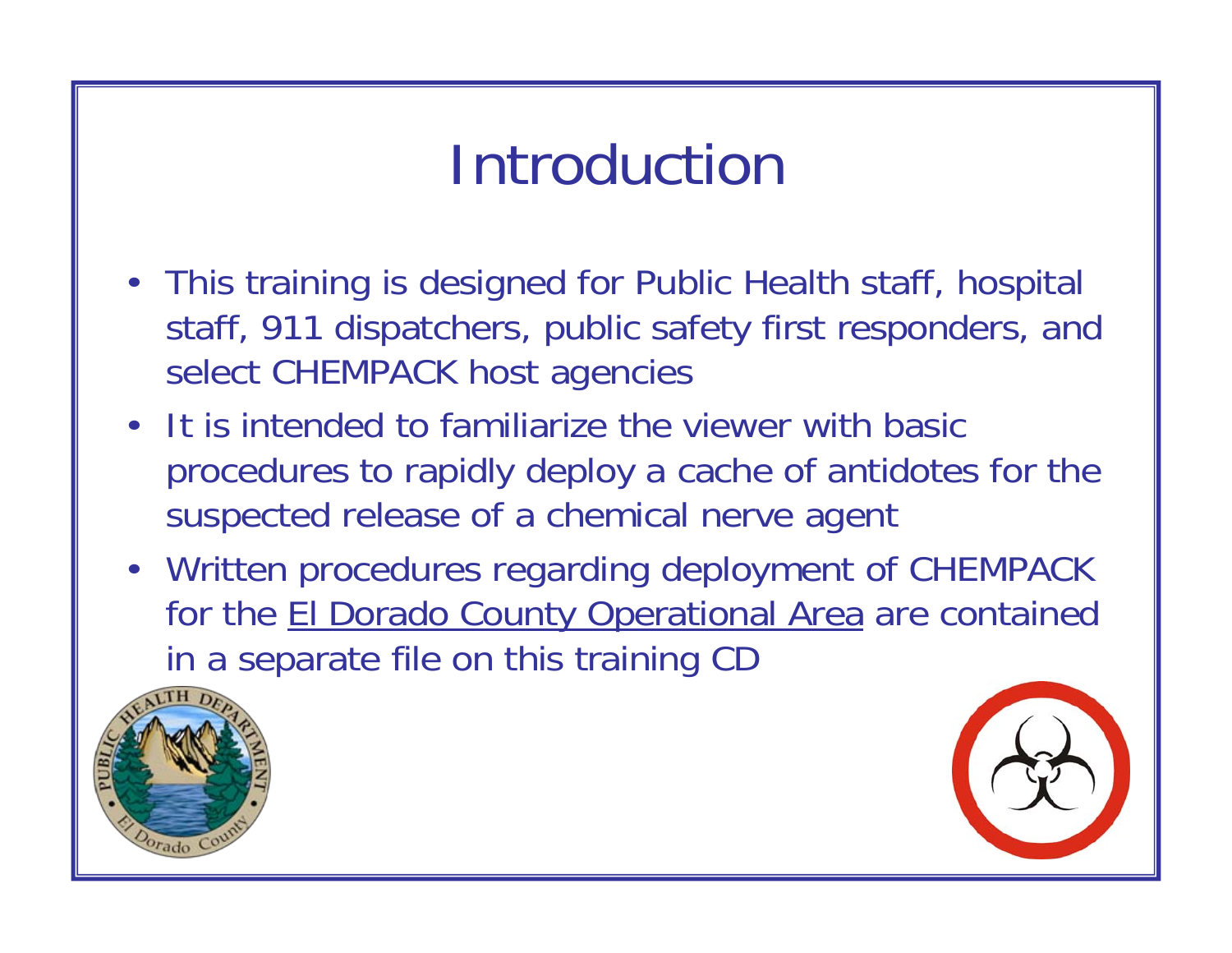# Background

- The use of chemical nerve agents to carry out an act of terrorism is rare, but not unknown
- On March 20, 1995, Japanese terrorists released Sarin gas into Tokyo's subway, killing 12 people and injuring thousands
- The ability to respond rapidly with antidotes for these nerve agents is essential to reduce deaths and injuries that may result from these rare but deadly attacks



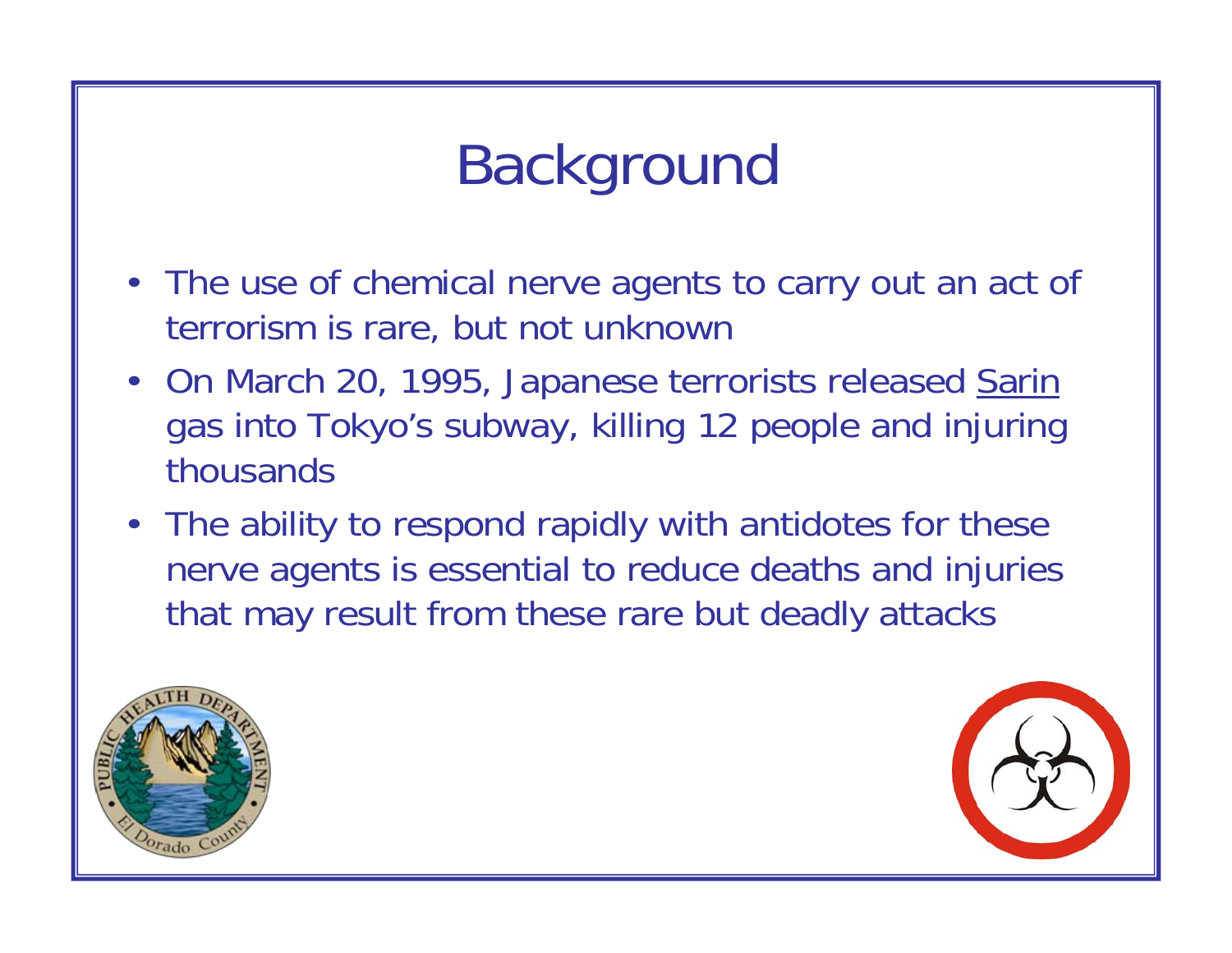# Background (cont.)

- As part of its **Strategic National Stockpile (SNS)** program, the Centers for Disease Control has made caches of specific nerve agent antidotes available to local health departments
- Known as "CHEMPACK", several of these caches have been delivered to secure locations in El Dorado County
- It is important that you understand specific actions to be taken in the event of a nerve agent release



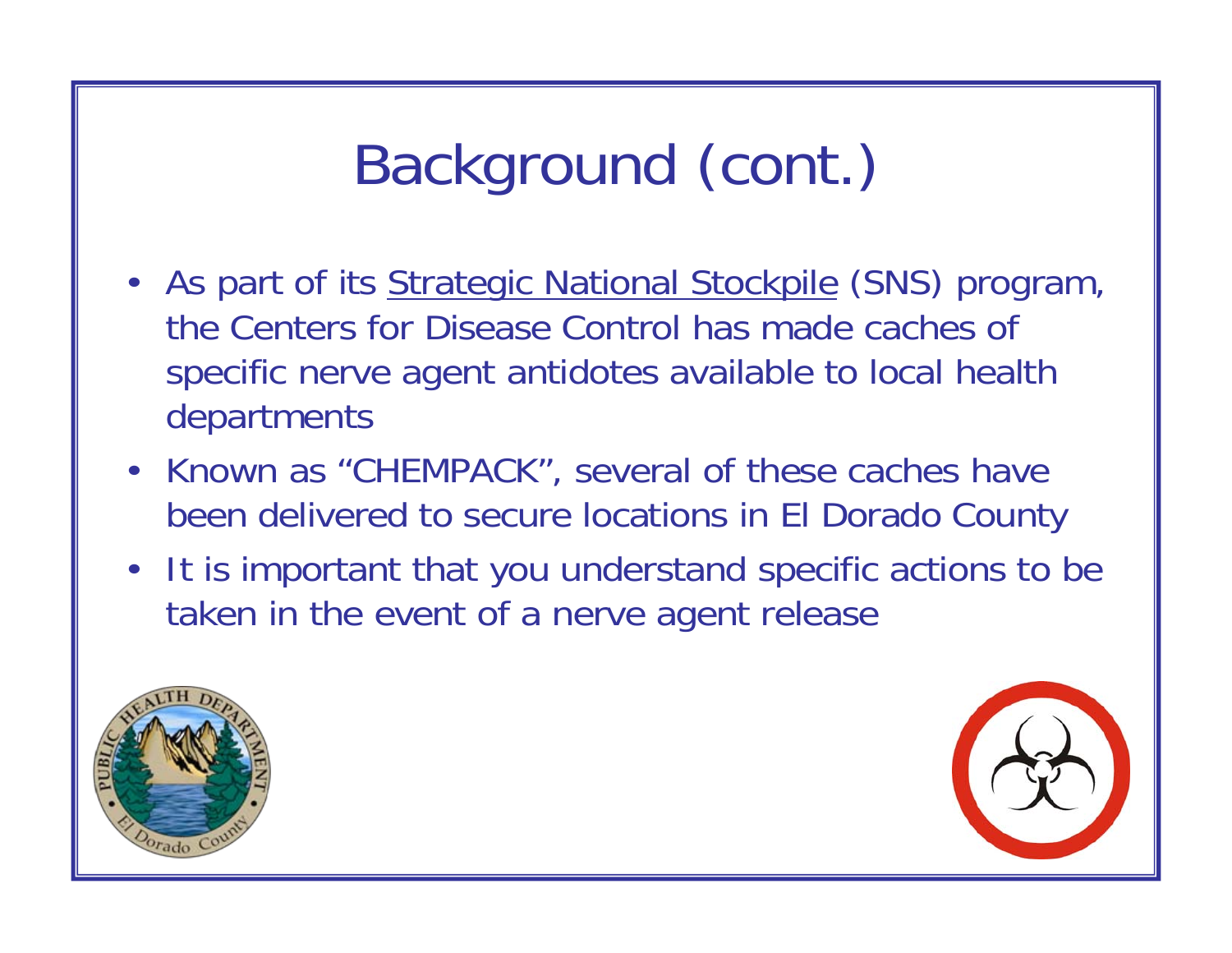# Background (cont.)

- The Public Health Department, in cooperation with other local agencies, has developed a CHEMPACK Deployment Protocol for the El Dorado County Operational Area
- This protocol contains the procedures summarized in this training presentation
- The purpose of this training is to familiarize you with simple procedures designed to insure rapid delivery of one or more CHEMPACKs directly to the scene



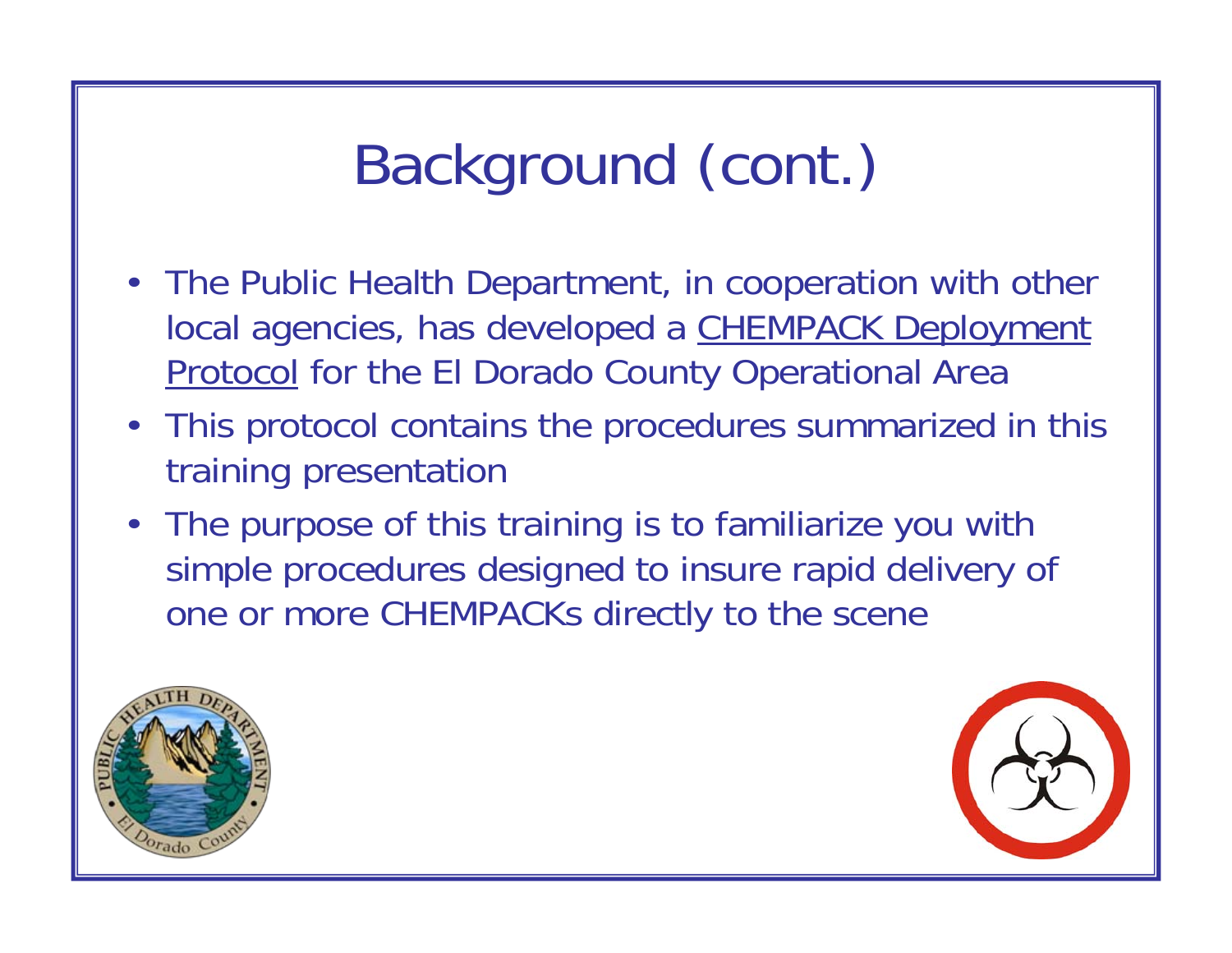#### CHEMPACK Cache





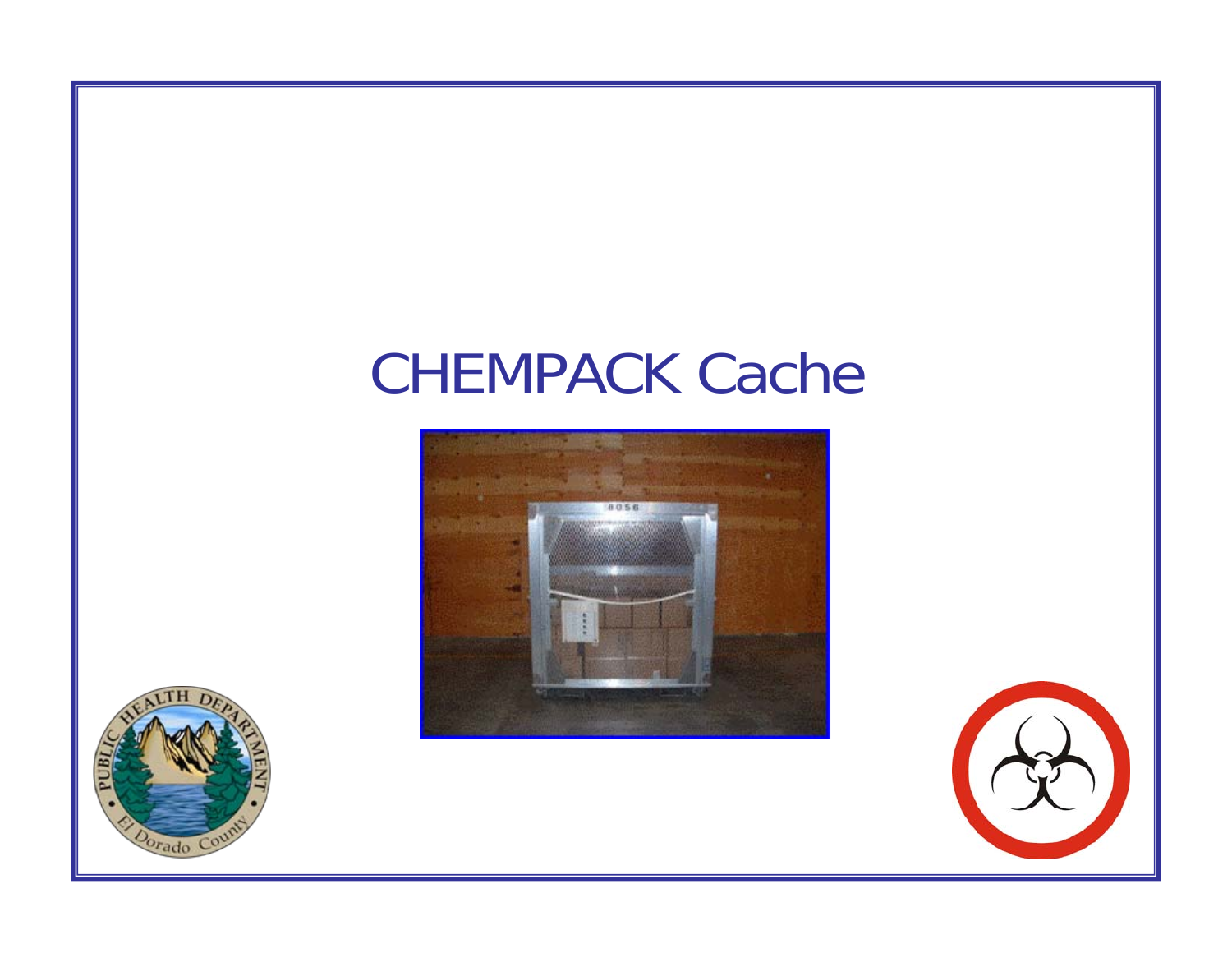#### More about CHEMPACK

- The EMS CHEMPACK is designed for use at the scene and contains antidotes to treat up to 454 patients
- Antidotes available in the EMS CHEMPACK include:
	- Atropine Sulfate
	- Diazepam (Valium)
	- Pralidoxime (2-PAM)
- CHEMPACK caches can be transported to an incident intact or in smaller amounts as necessary



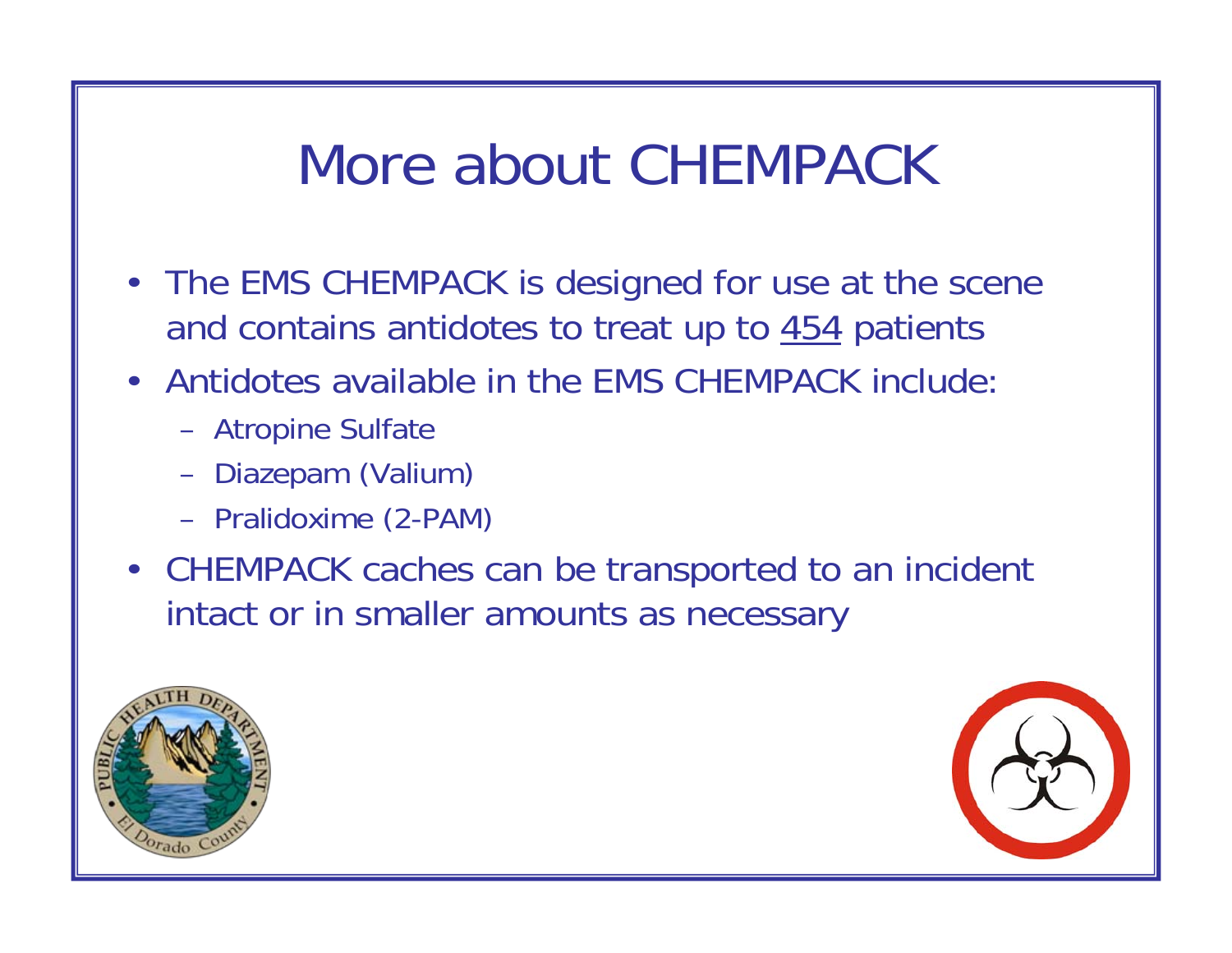#### Each EMS CHEMPACK Contains:

| <b>EMS CHEMPACK Container for 454 Casualties</b> |                  |                |            |
|--------------------------------------------------|------------------|----------------|------------|
|                                                  | <b>Unit Pack</b> | Cases          | <b>QTY</b> |
| Mark 1 auto-injector                             | 240              | 5              | 1200       |
| Atropine Sulfate 0.4 mg/ml 20 ml                 | 200              |                | 200        |
| Pralidoxime 1 Gm inj. 20 ml                      | 276              |                | 276        |
| Atropen 0.5 mg                                   | 144              |                | 144        |
| Atropen 1.0 mg                                   | 144              |                | 144        |
| Diazepam 5 mg/ml auto-injector                   | 150              | $\mathcal{P}$  | 300        |
| Diazepam 5 mg/ml vial, 10 ml                     | 25               | 2              | 50         |
| Sterile water for injection (SWFI) 20cc<br>vials | 100              | $\overline{2}$ | 200        |

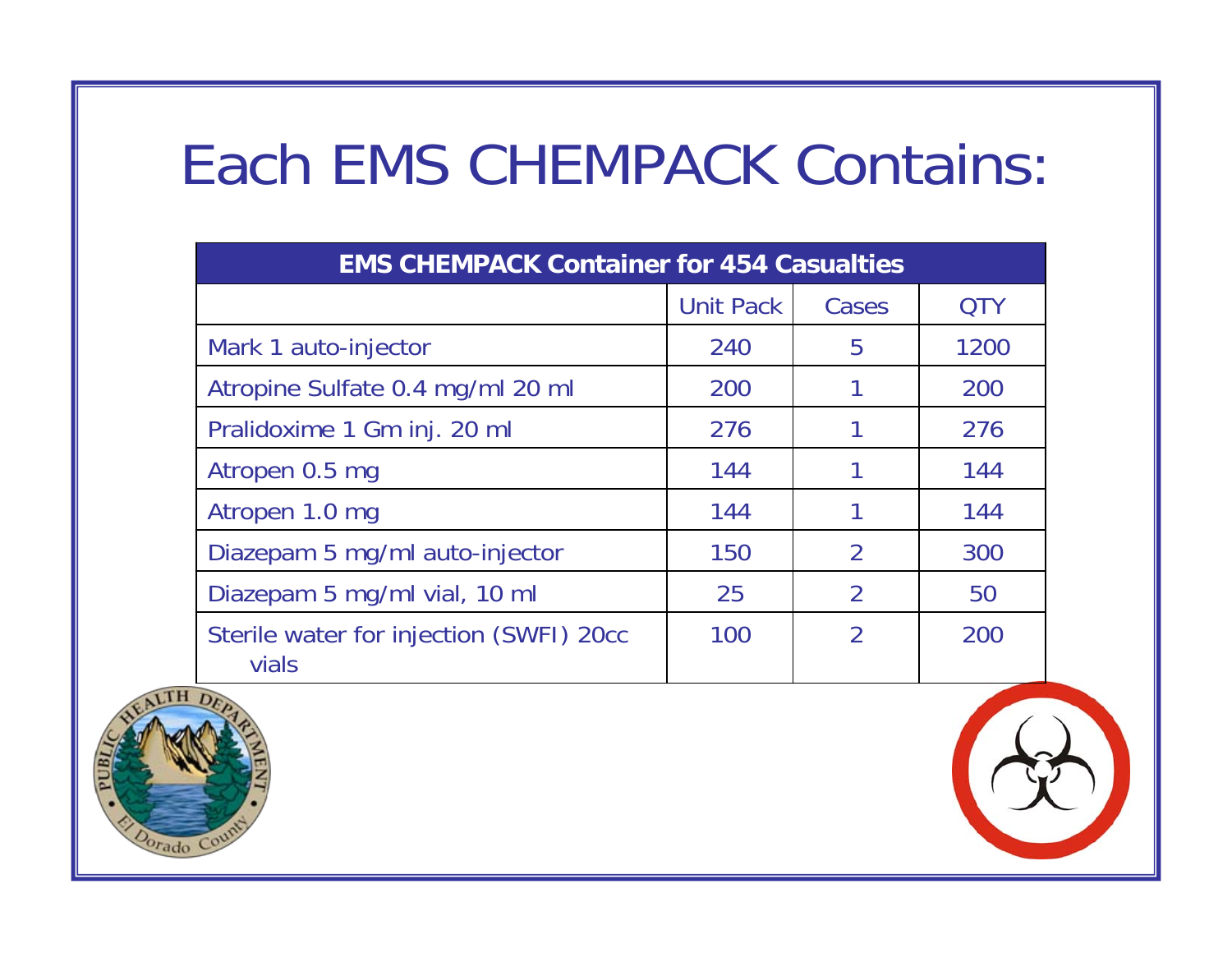#### First Responder Responsibilities

- The primary responsibility of public safety first responders is to identify or suspect the release of a chemical nerve agent and to request the CHEMPACK
- An incident involving the release of a chemical nerve agent or organophosphate poison will be managed as a **hazardous materials incident** involving multiple casualties
- First responders will follow the procedures shown in the flow chart on the next slide



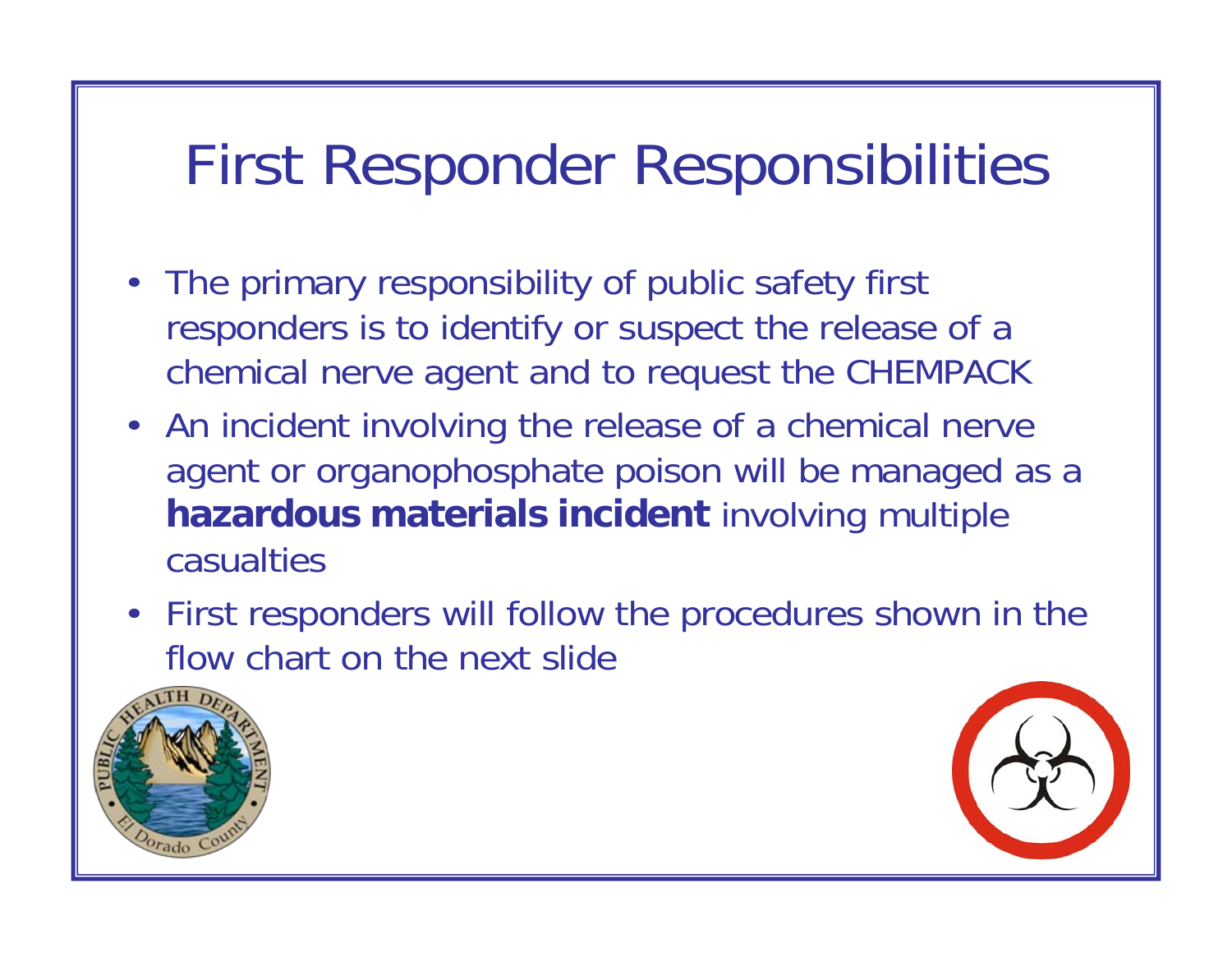#### First Responder Actions

First Responder determines or suspects a release of a nerve agent or a large quantity of of a nerve agent or a large quantity of organophosphate poison (pesticide) organophosphate poison (pesticide)

Establish Incident Command for a Multiple Establish Incident Command for a Multiple Casualty Incident (MCI) involving hazardous Casualty Incident (MCI) involving hazardous materials; assign a Medical Branch Supervisor materials; assign a Medical Branch Supervisor

Determine a staging area location & estimated Determine a staging area location & estimated number of potential victims to be treated number of potential victims to be treated

Request deployment of CHEMPACK to the Request deployment of CHEMPACK to the incident staging area incident staging area

Assign unit to take custody and security of CHEMPACK upon its arrival at the scene

Document amounts of antidotes delivered to scene and dispensed using the appropriate scene and dispensed using the appropriate material transfer forms (Appendix A) material transfer forms (Appendix A)



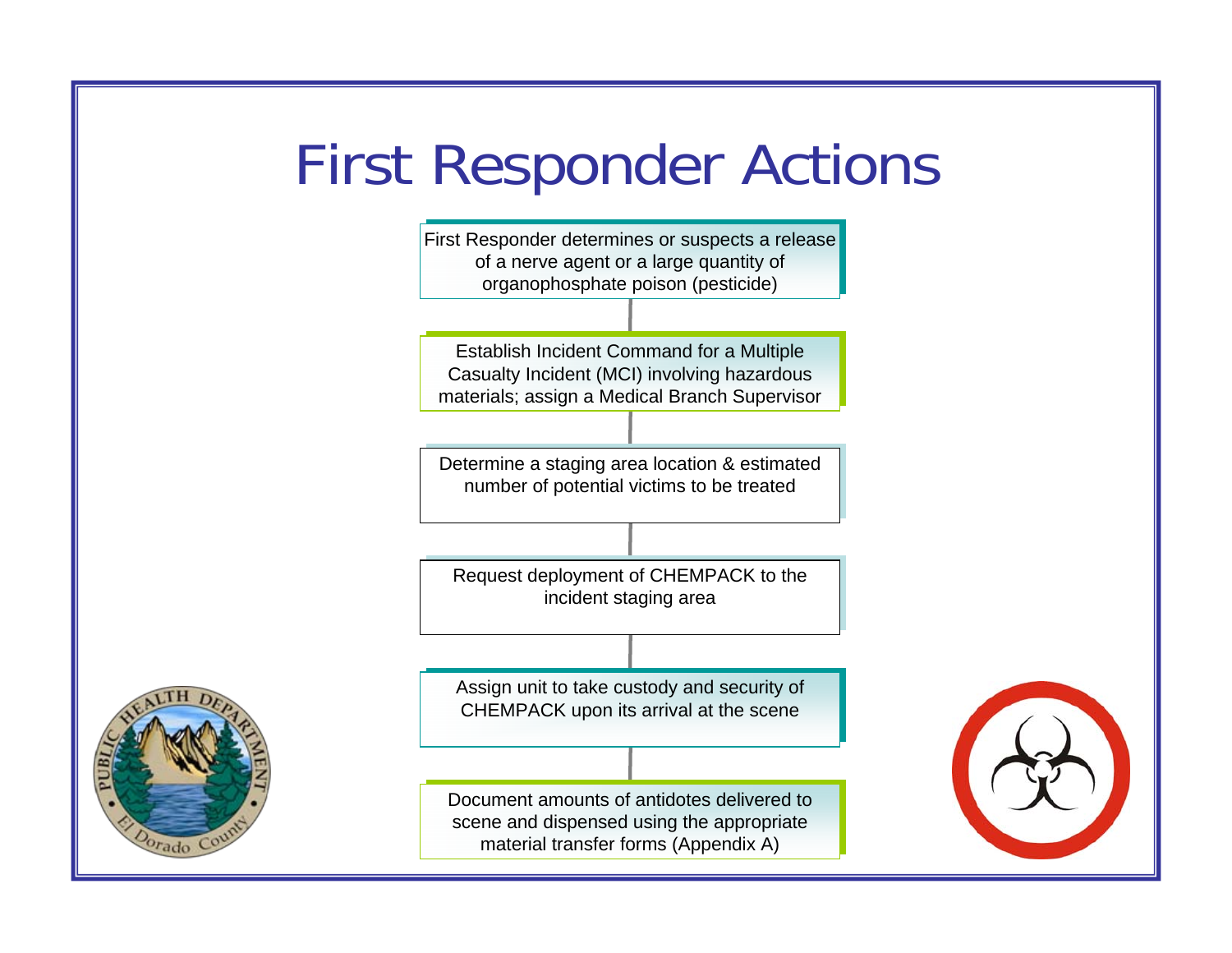#### Dispatch Agency Responsibilities

- One of several 911 dispatch centers in El Dorado County may receive the request from first responders to send a CHEMPACK cache to the scene
- The primary responsibility of the dispatch center is to obtain authorization for deployment of the CHEMPACK and to notify the closest CHEMPACK host agency
- The dispatch center will follow the procedures shown in the flow chart on the next slide



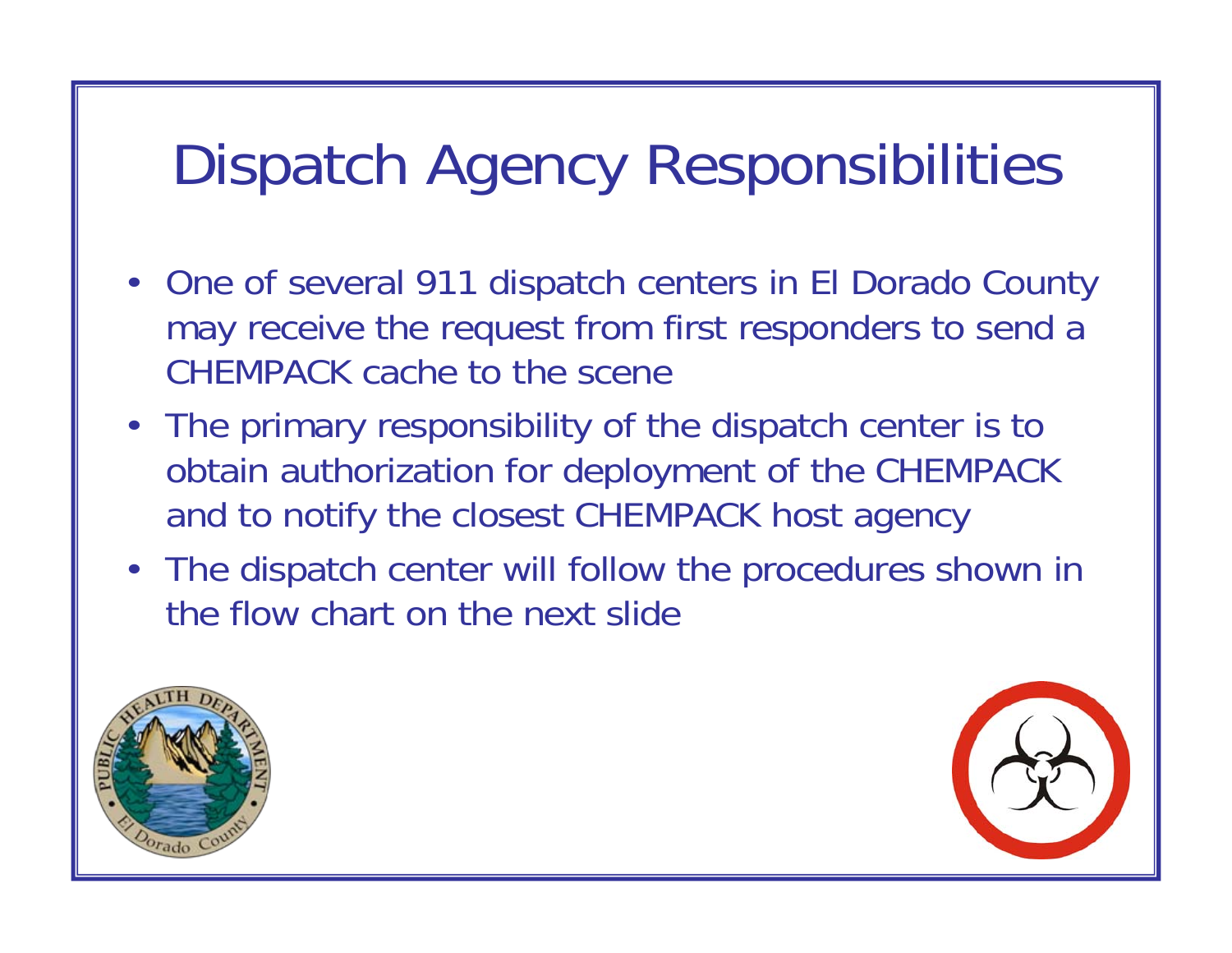#### Dispatch Center Actions



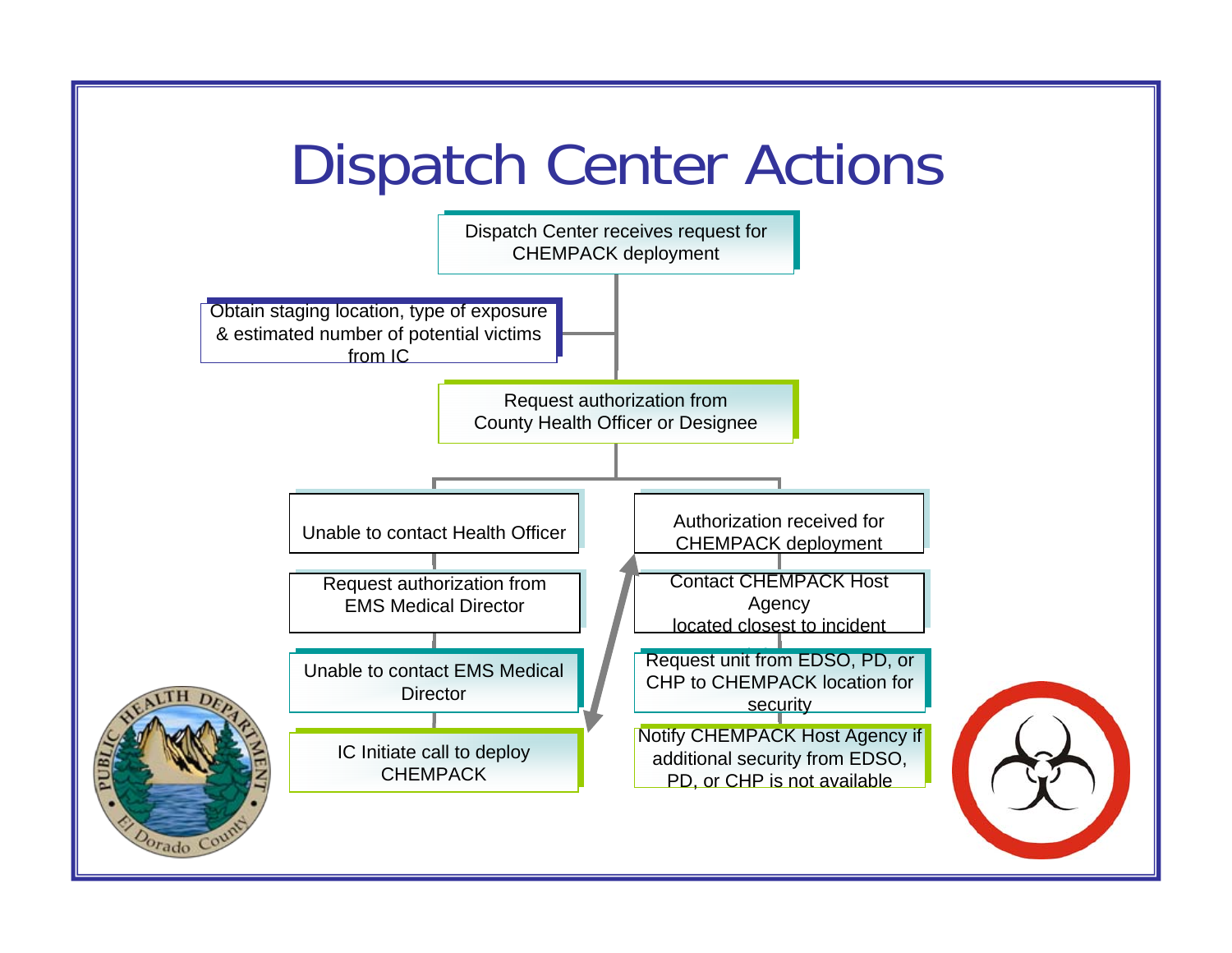#### CHEMPACK Host Agency Responsibilities

- The CHEMPACK host agency nearest to the incident will be contacted by Dispatch and directed where to deliver the cache(s)
- The primary responsibility of the Host Agency is to determine the best manner and means to deliver the CHEMPACK to the scene (or other secured location)
- The CHEMPACK host agency will follow the procedures shown in the flow chart on the next slide



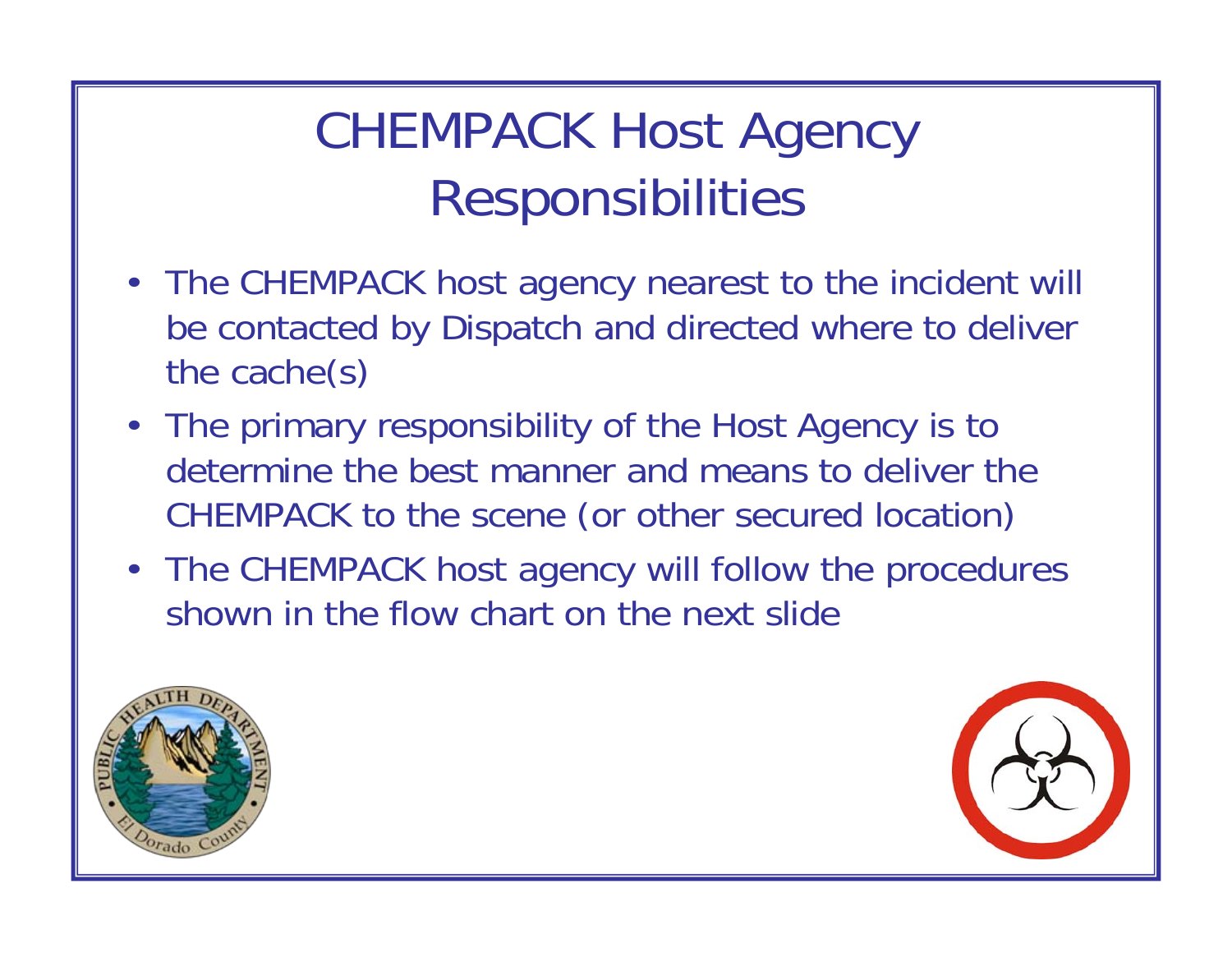# CHEMPACK Host Agency Actions



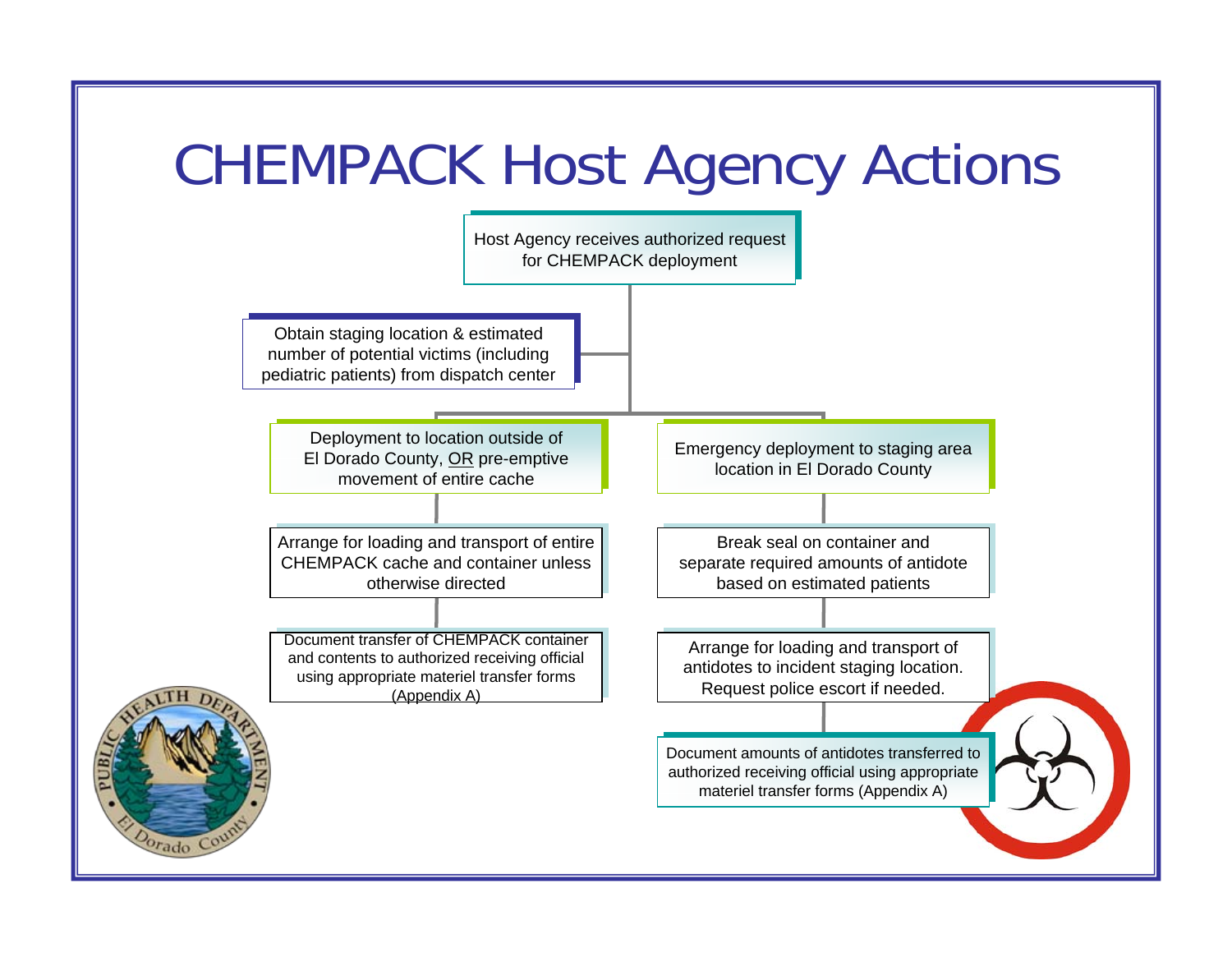#### REMEMBER:

Any delays in the delivery of these antidotes to the incident scene may result in additional deaths or disability. All authorized managers and supervisors are encouraged to take actions deemed appropriate to avoid such delays.



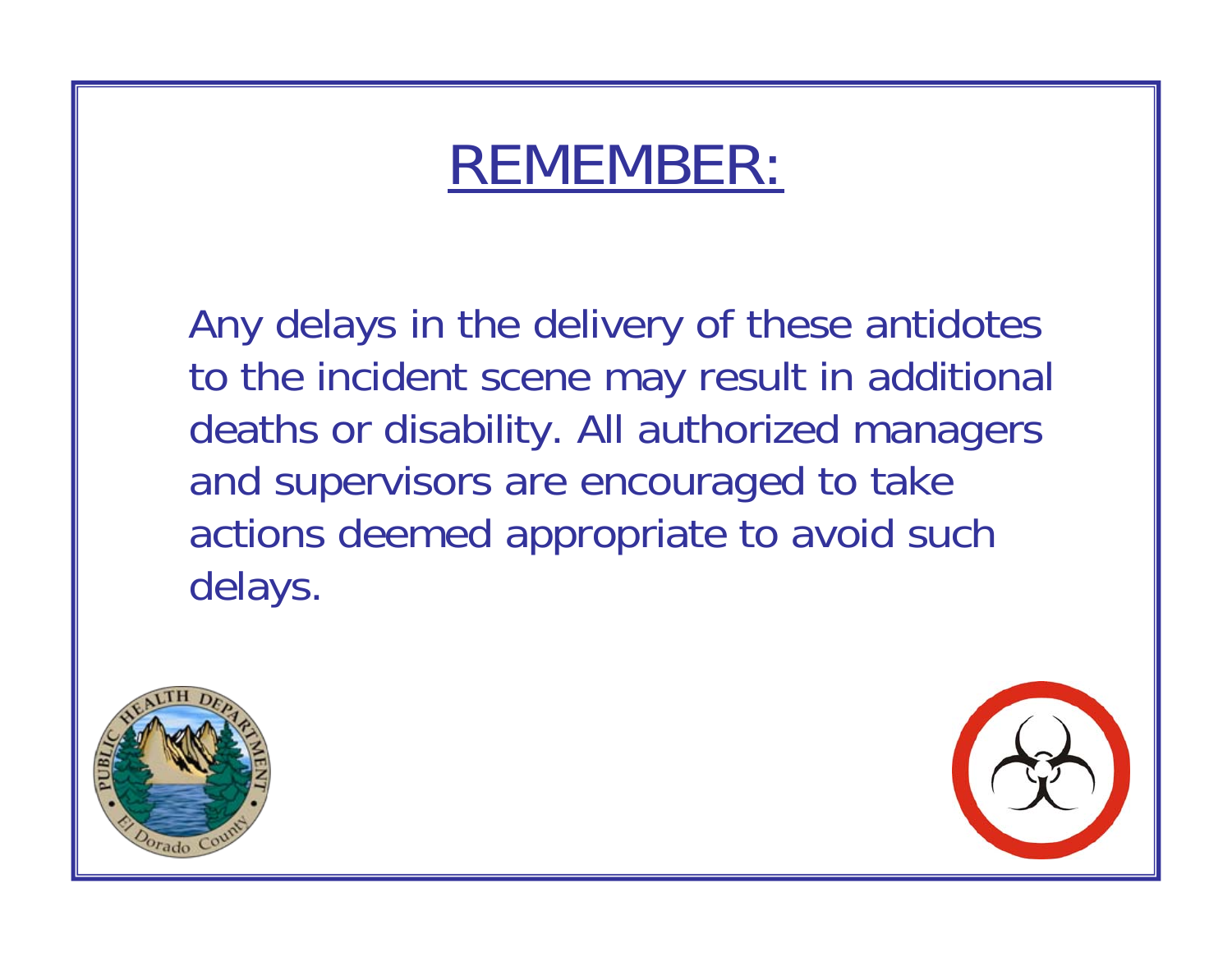

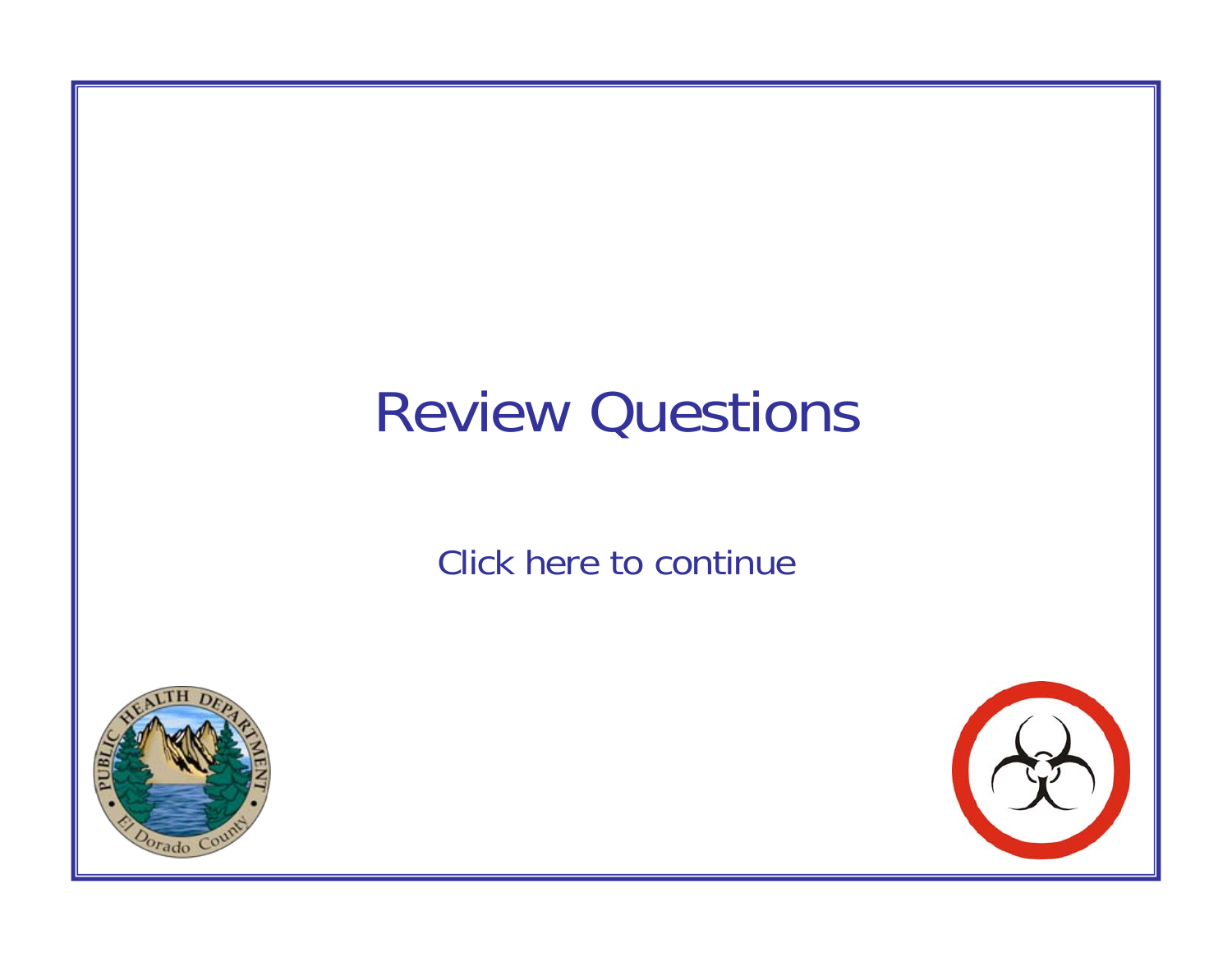Each CHEMPACK contains antidotes for:

- Lead poisoning
- Cyanide poisoning
- Chemical nerve agents
- Carbon monoxide poisoning



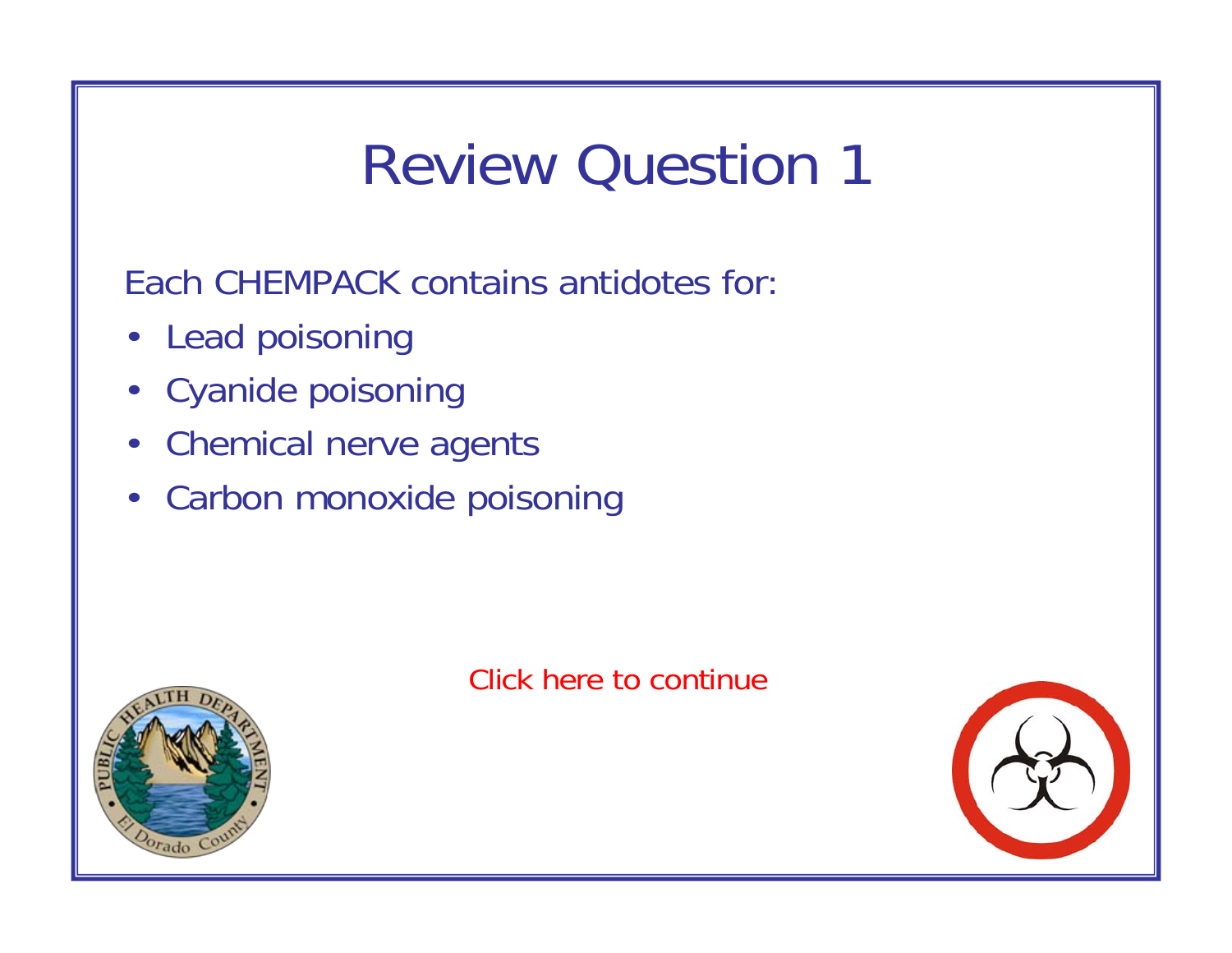Each CHEMPACK contains antidotes for:

- Lead poisoning
- Cyanide poisoning
- Chemical nerve agents
- Carbon monoxide poisoning



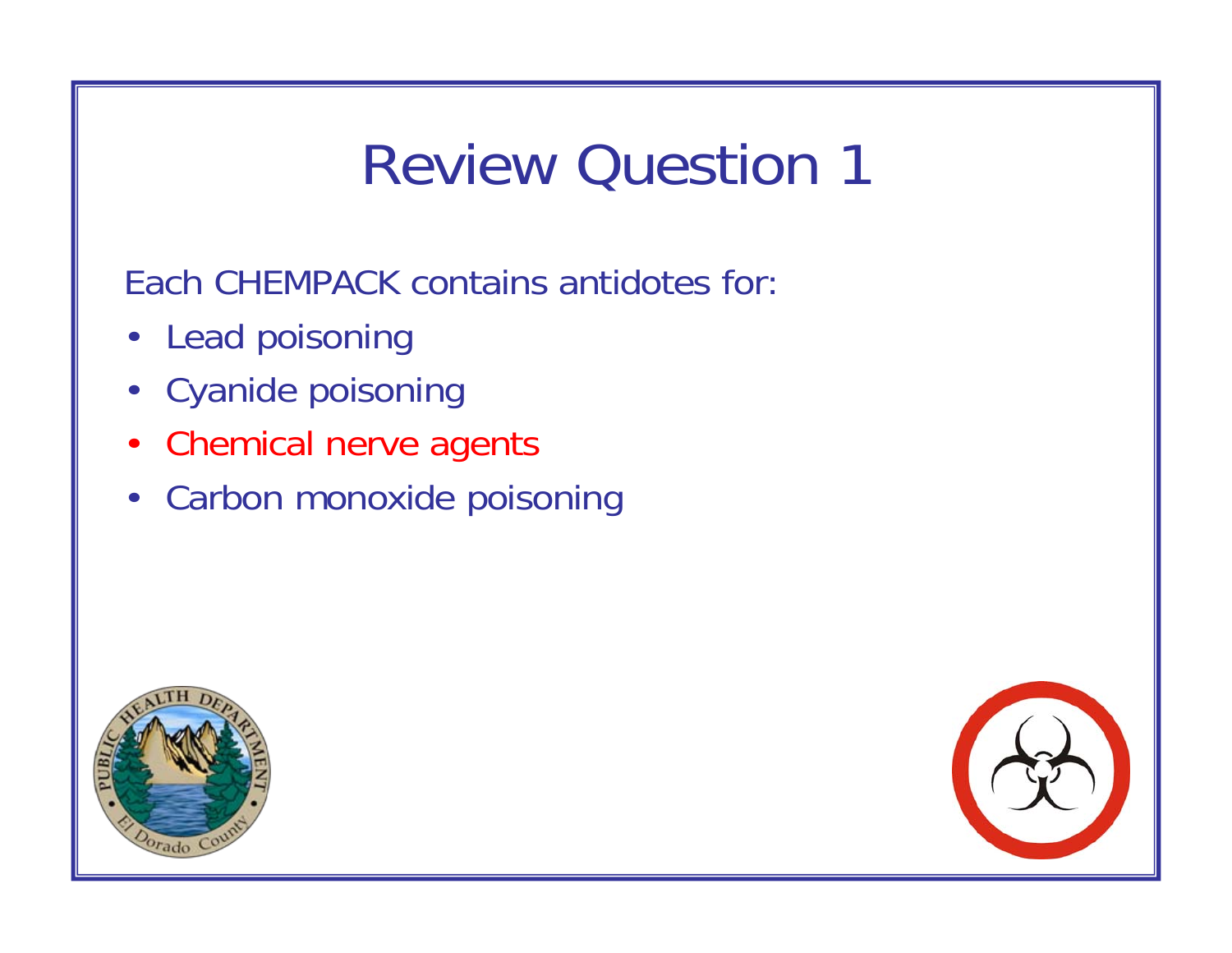In El Dorado County, primary authorization to deploy the CHEMPACK should be received from:

- Any base hospital physician
- County Health Officer
- Dispatch Center Supervisor
- On-scene Incident Commander



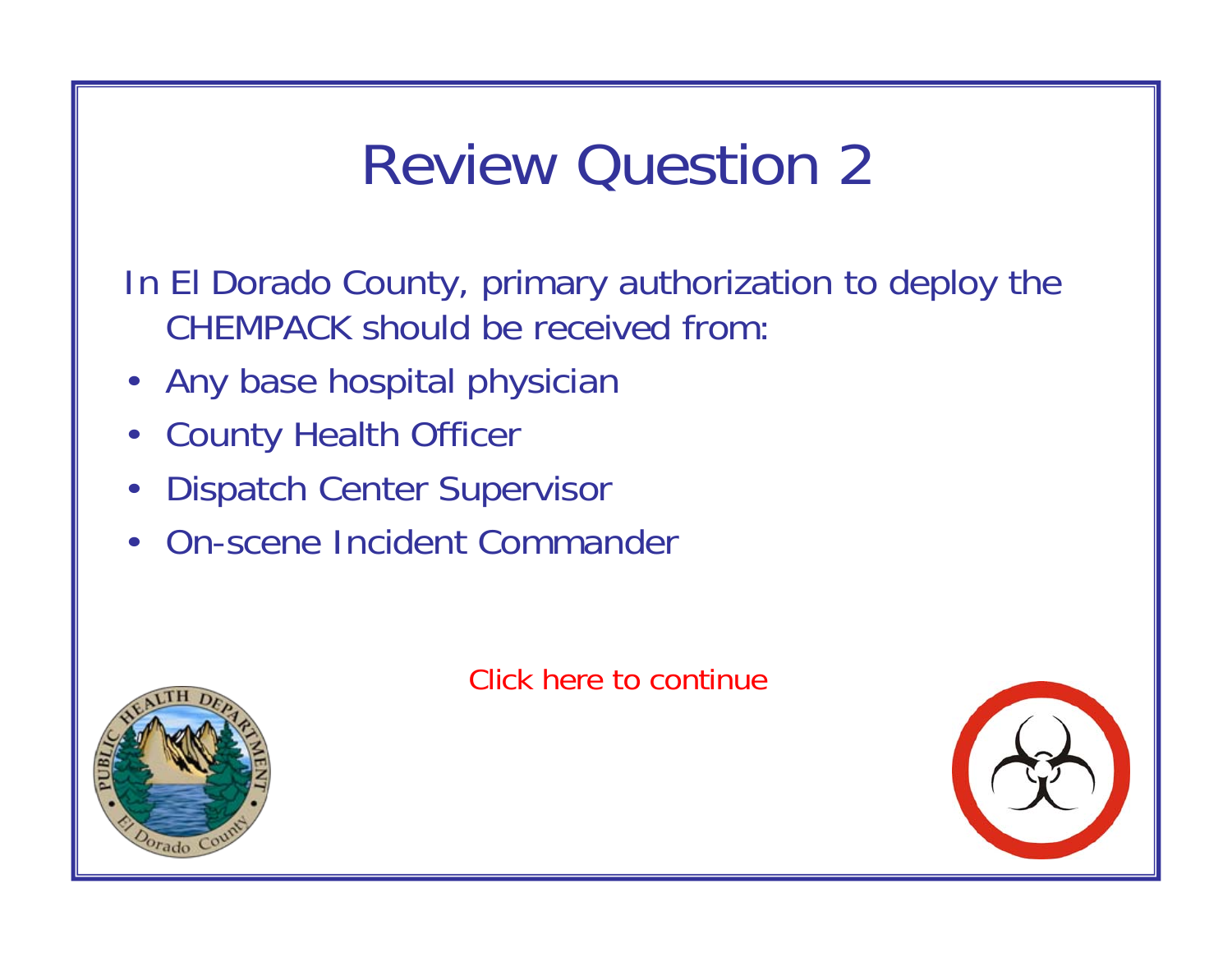In El Dorado County, primary authorization to deploy the CHEMPACK should be received from:

- Any base hospital physician
- County Health Officer
- Dispatch Center Supervisor
- On-scene Incident Commander



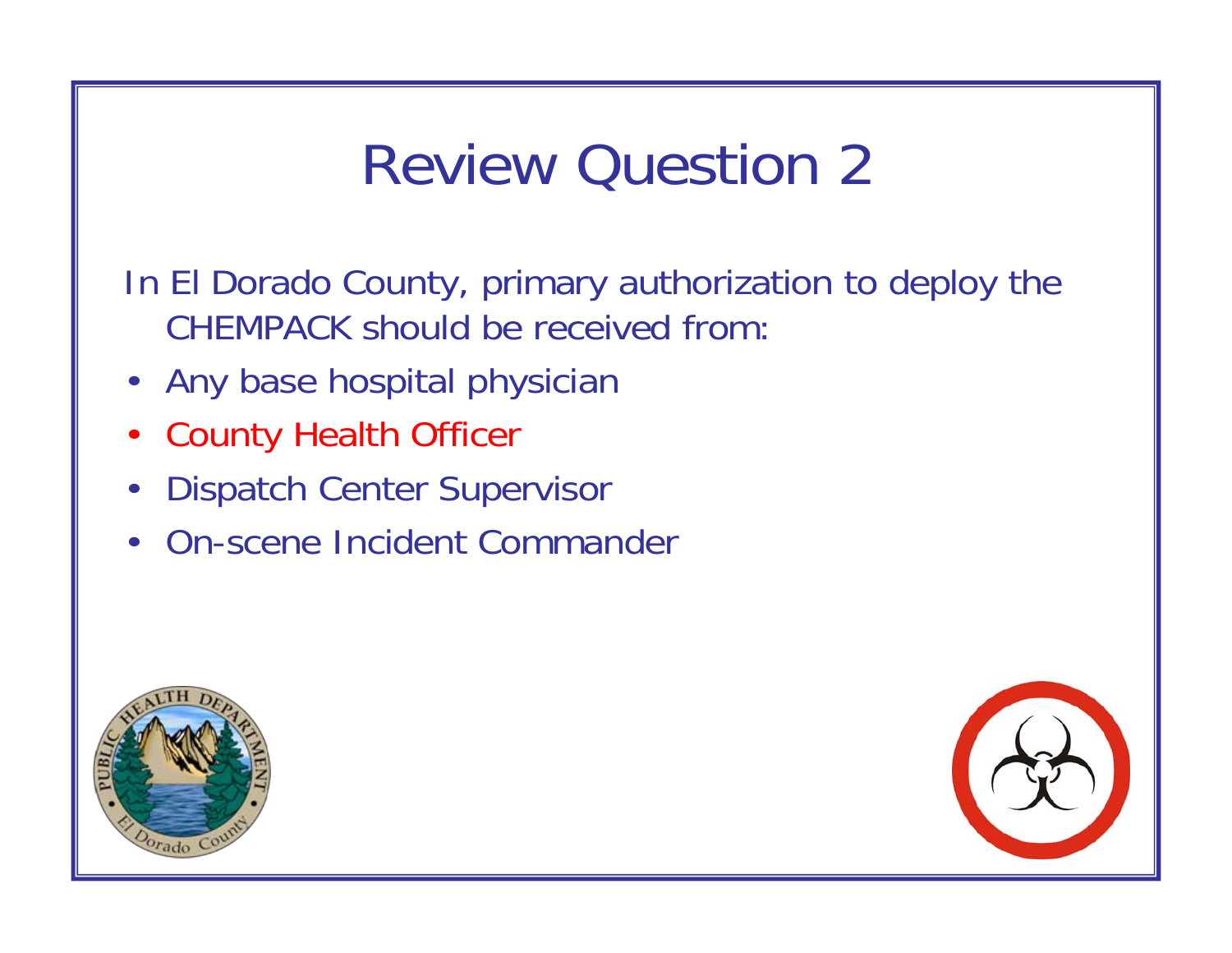A local agency responsible for storage and security of the CHEMPACK is called:

- CHEMPACK Host Agency
- EMS Agency
- Dispatch Agency
- First Responder Agency



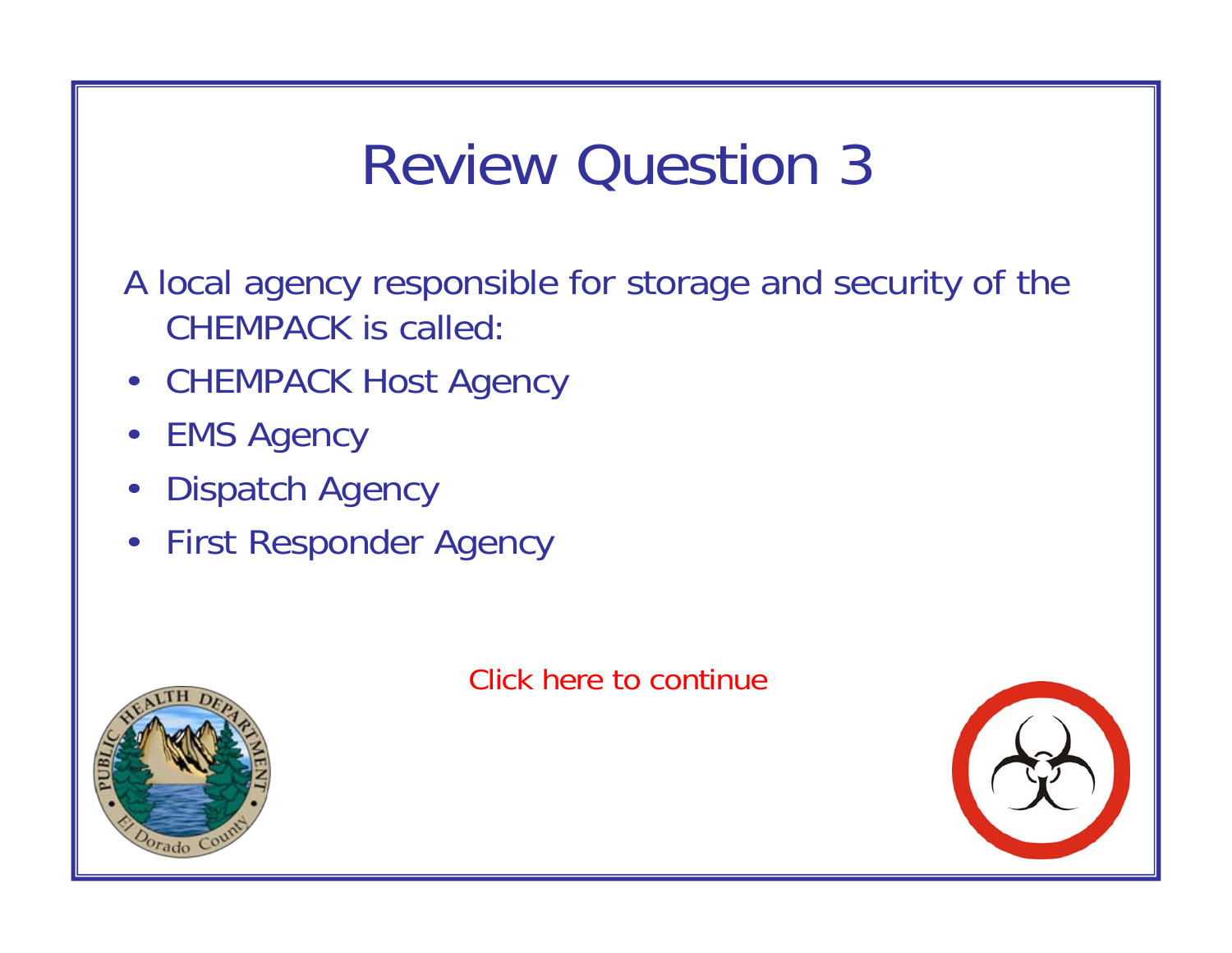A local agency responsible for storage and security of the CHEMPACK is called:

- CHEMPACK Host Agency
- EMS Agency
- Dispatch Agency
- First Responder Agency



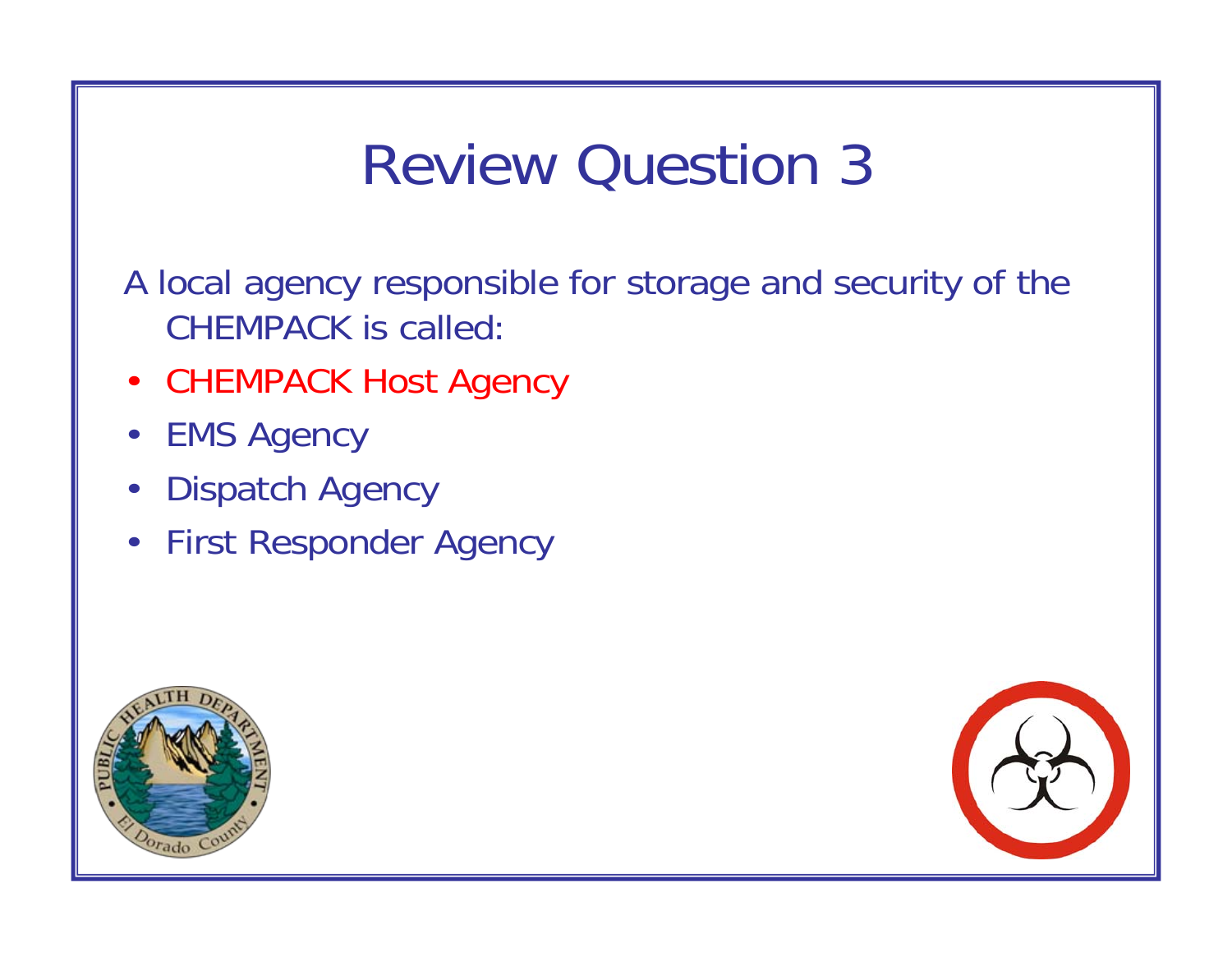The primary responsibility of the Dispatch Center for CHEMPACK deployment is:

- To immediately notify the EMS Agency
- To assign a single dispatcher to the incident
- To request mutual aid resources as needed
- To request authorization from the Health Officer and to contact the closest CHEMPACK Host Agency



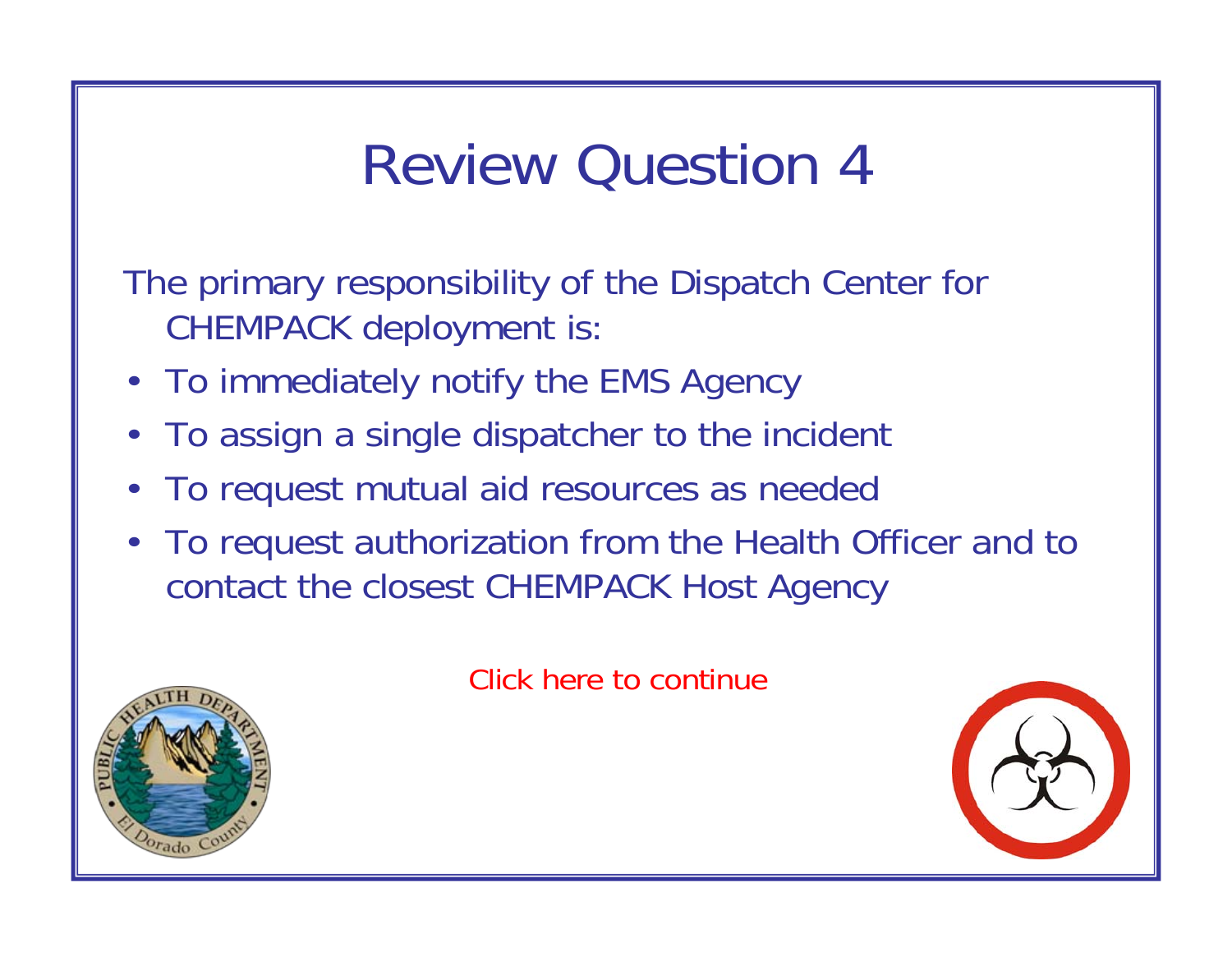The primary responsibility of the Dispatch Center for CHEMPACK deployment is:

- To immediately notify the EMS Agency
- To assign a single dispatcher to the incident
- To request mutual aid resources as needed
- To request authorization from the Health Officer and to contact the closest CHEMPACK Host Agency



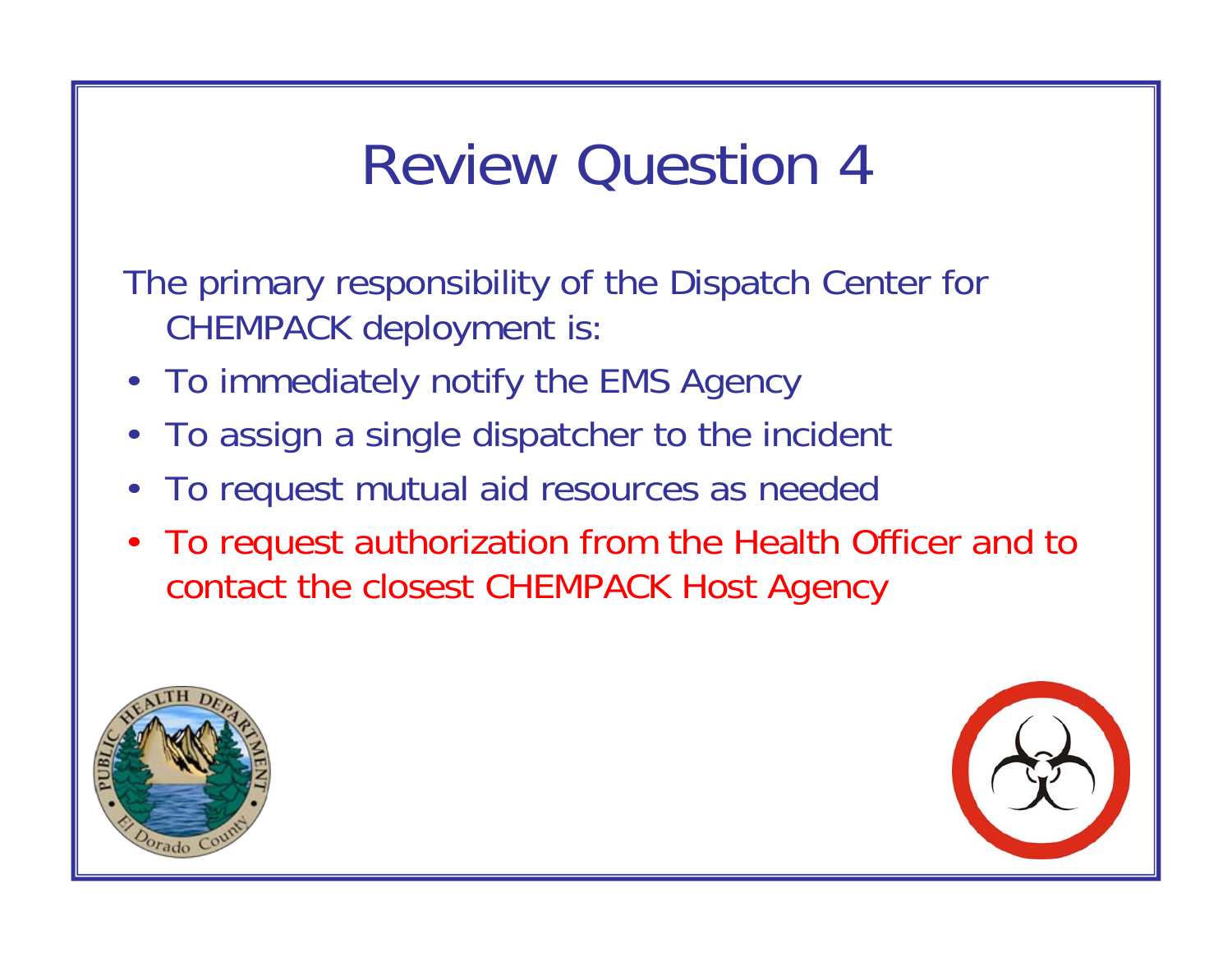Which of the following drugs is not included in the CHEMPACK?

- Morphine Sulfate
- Atropine Sulfate
- Valium
- 2-PAM



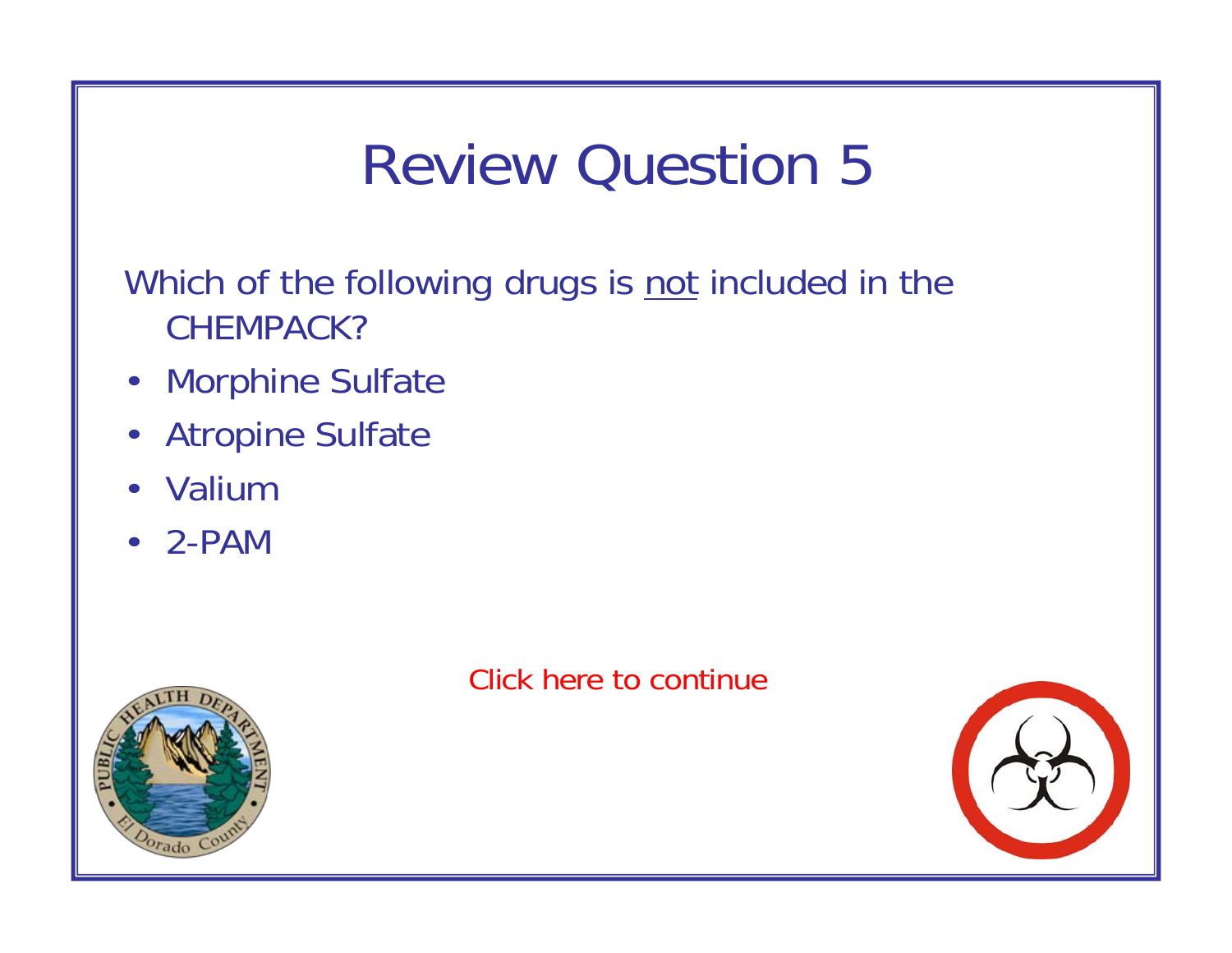Which of the following drugs is not included in the CHEMPACK?

- Morphine Sulfate
- Atropine Sulfate
- Valium
- 2-PAM



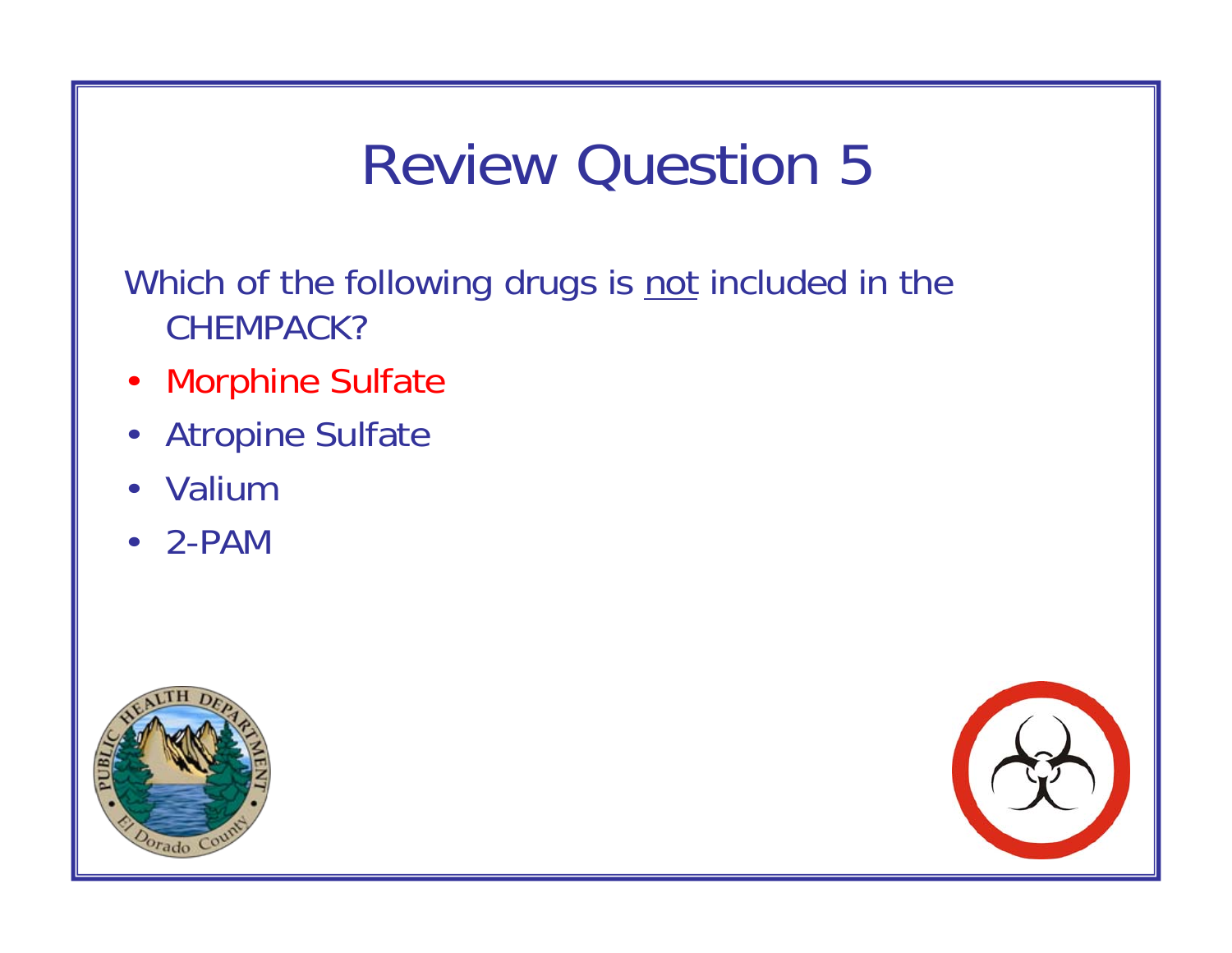Once delivered to the scene, the security of CHEMPACK materials becomes the responsibility of the:

- Highway Patrol
- Incident Commander or his/her designee
- County Health Officer
- Public Health Department





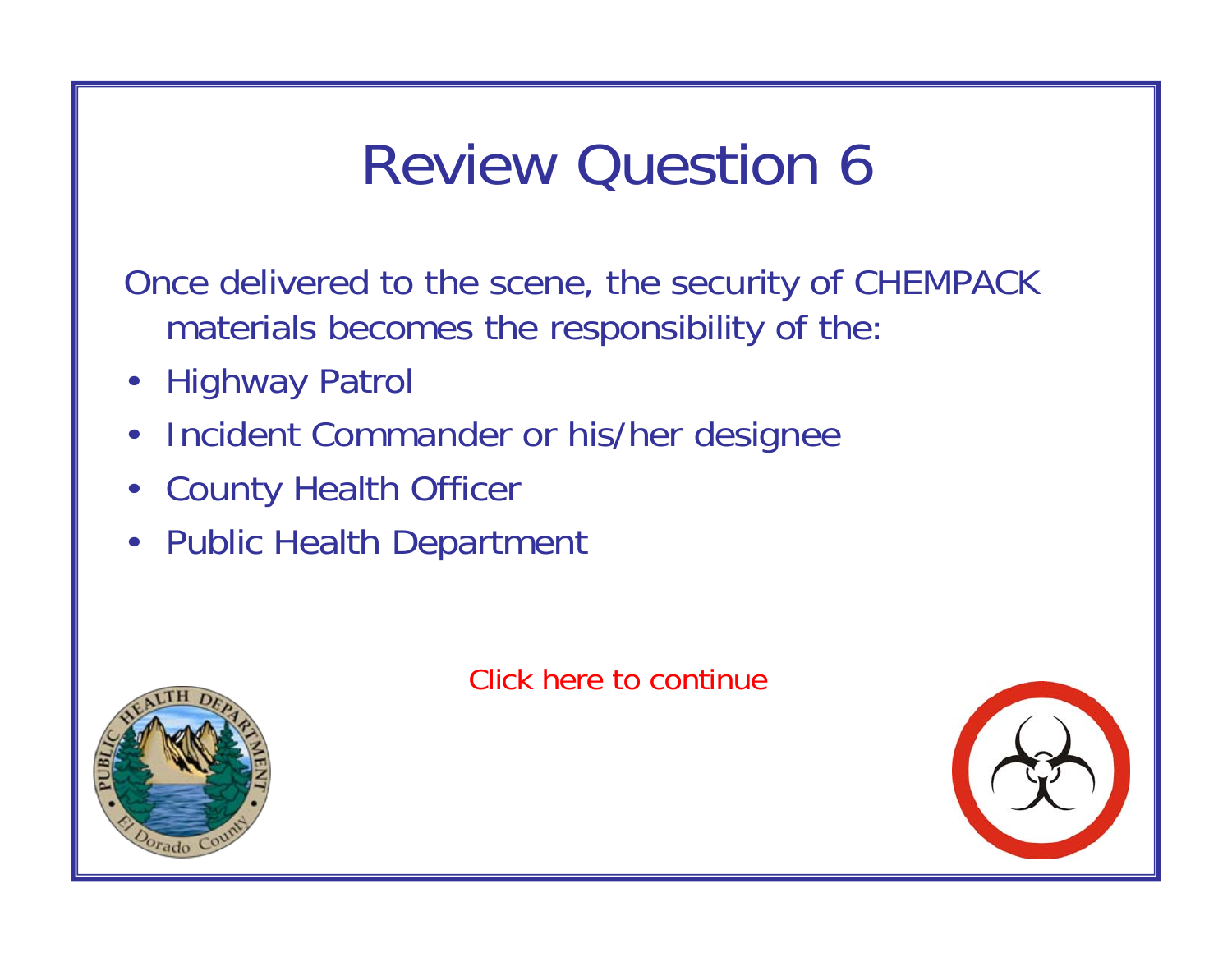Once delivered to the scene, the security of CHEMPACK materials becomes the responsibility of the:

- Highway Patrol
- Incident Commander or his/her designee
- County Health Officer
- Public Health Department



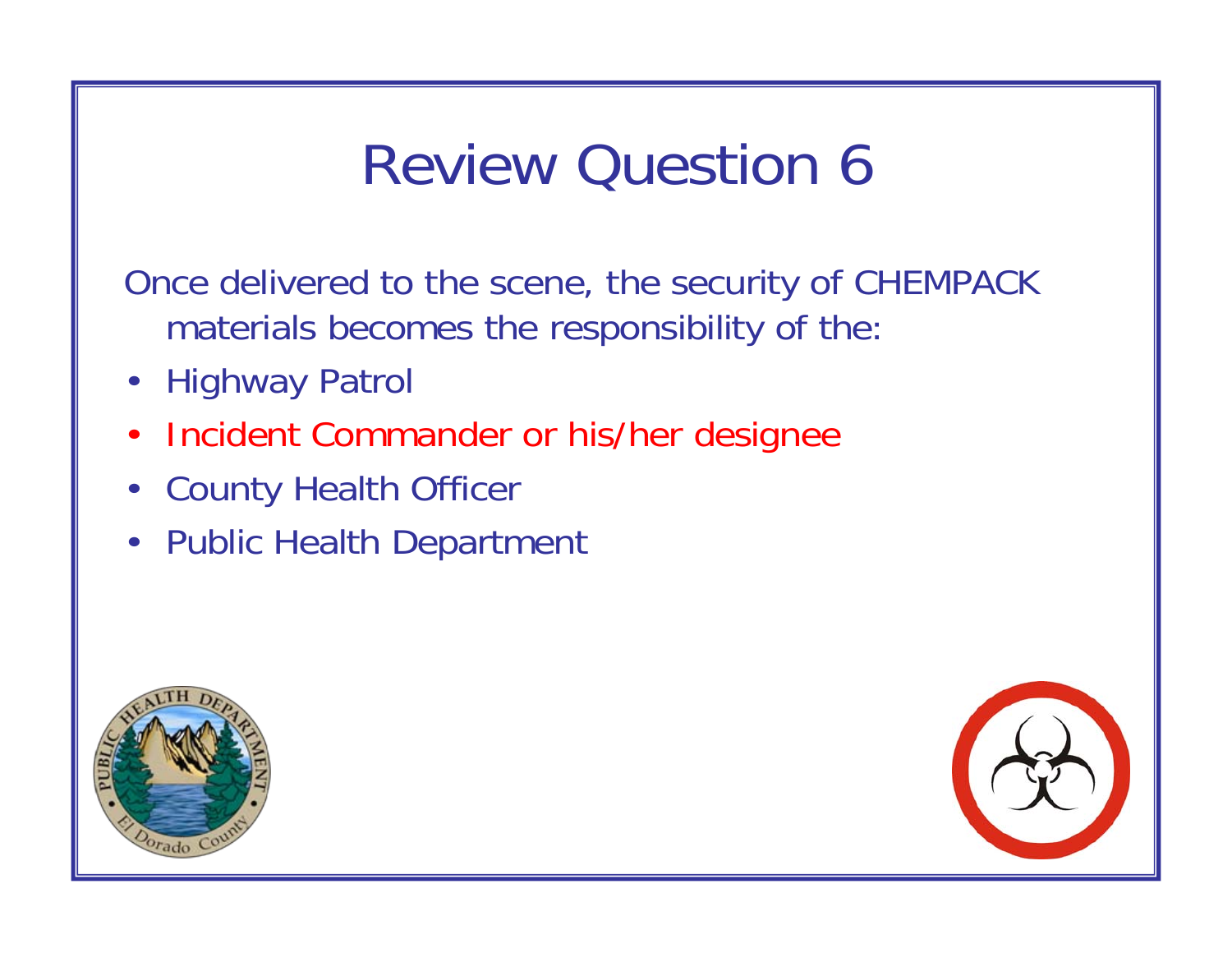The administration of antidotes at the scene may be performed by:

- Any firefighter or police officer
- Any qualified EMT-I
- Any qualified Paramedic
- Any licensed health care professional



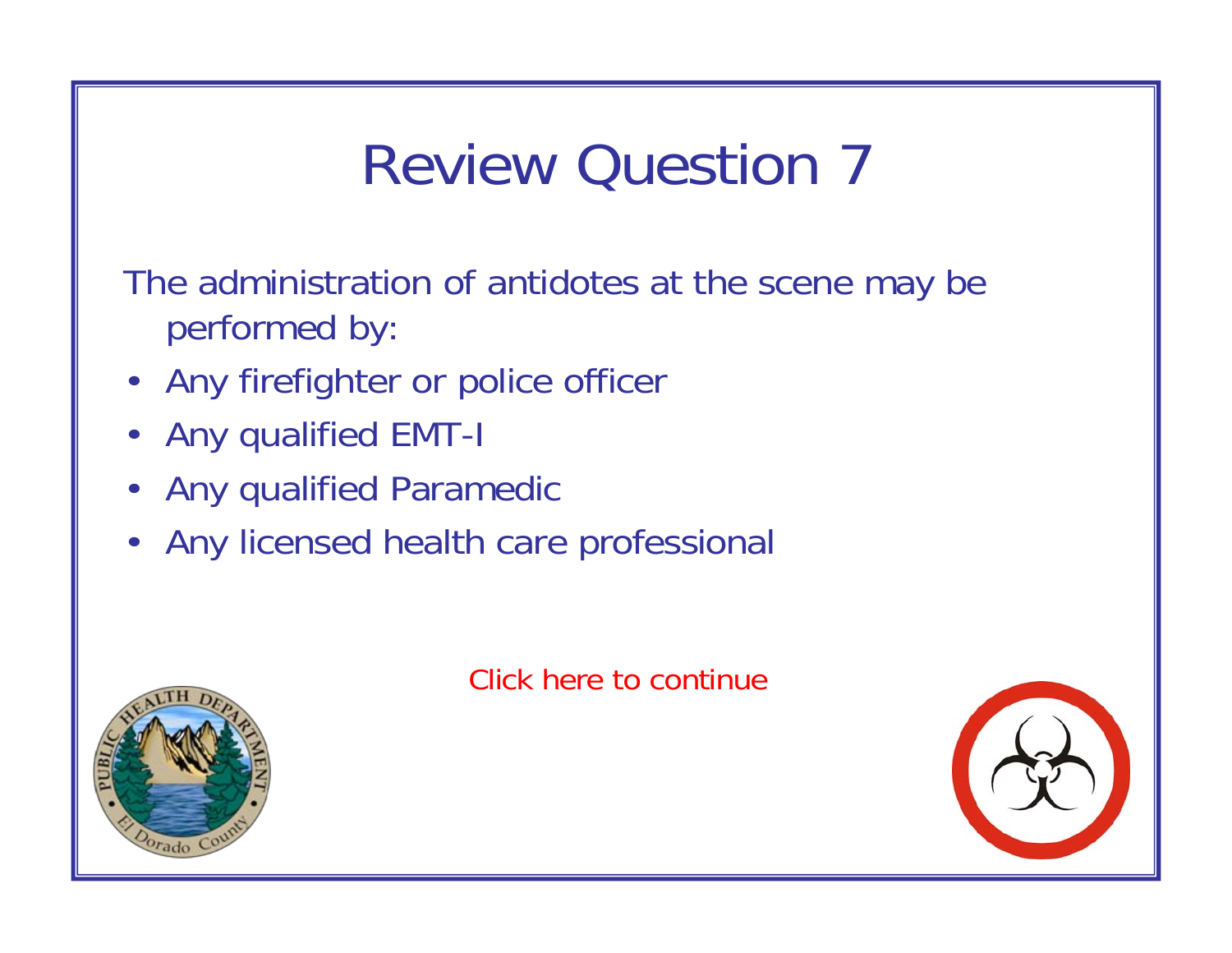The administration of antidotes at the scene may be performed by:

- Any firefighter or police officer
- Any qualified EMT-I
- Any qualified Paramedic
- Any licensed health care professional



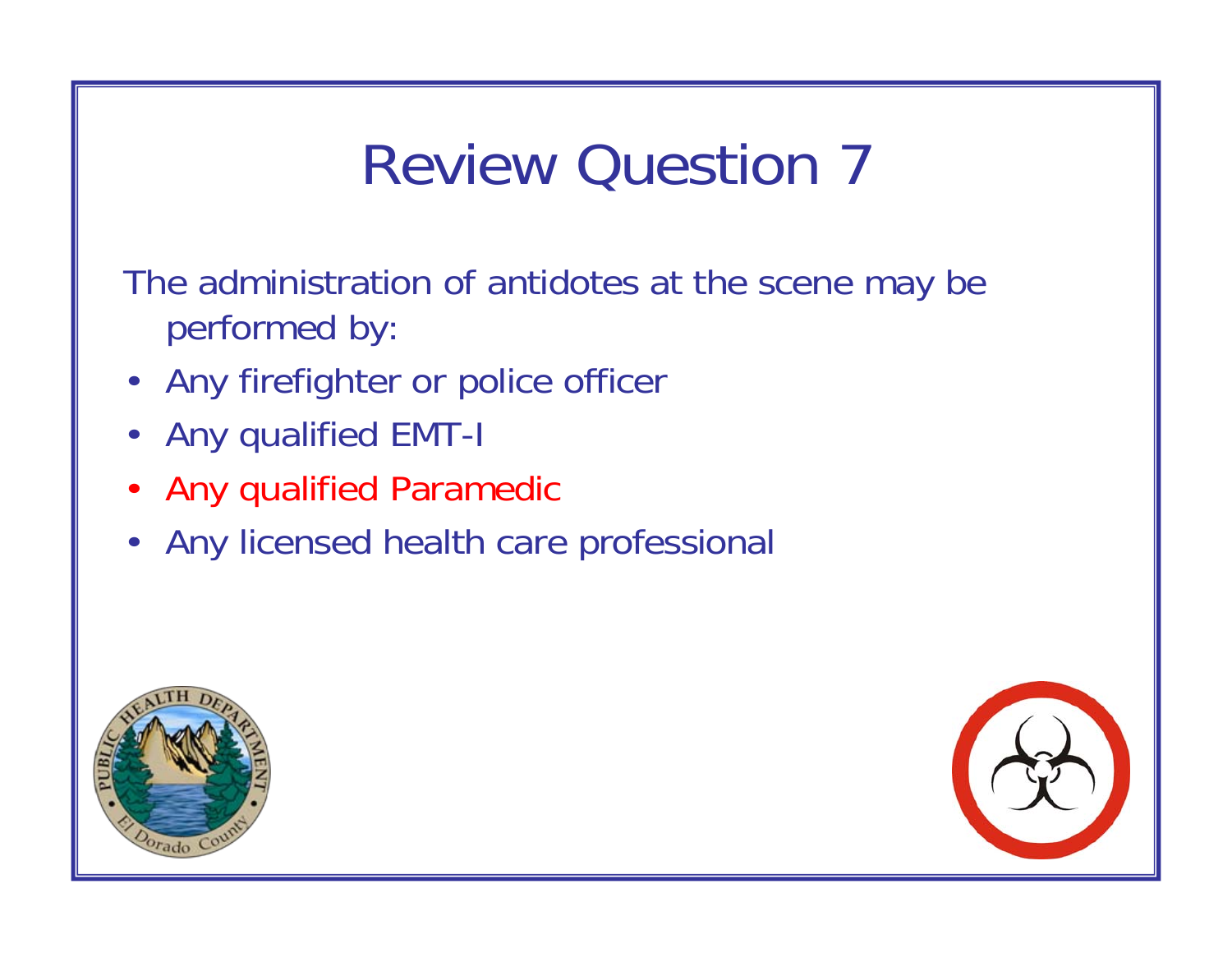If unable to contact the County Health Officer, a dispatch agency should request authorization to deploy CHEMPACK from the:

- EMS Agency Medical Director
- On-call Public Health Nurse
- Nearest hospital
- State OES



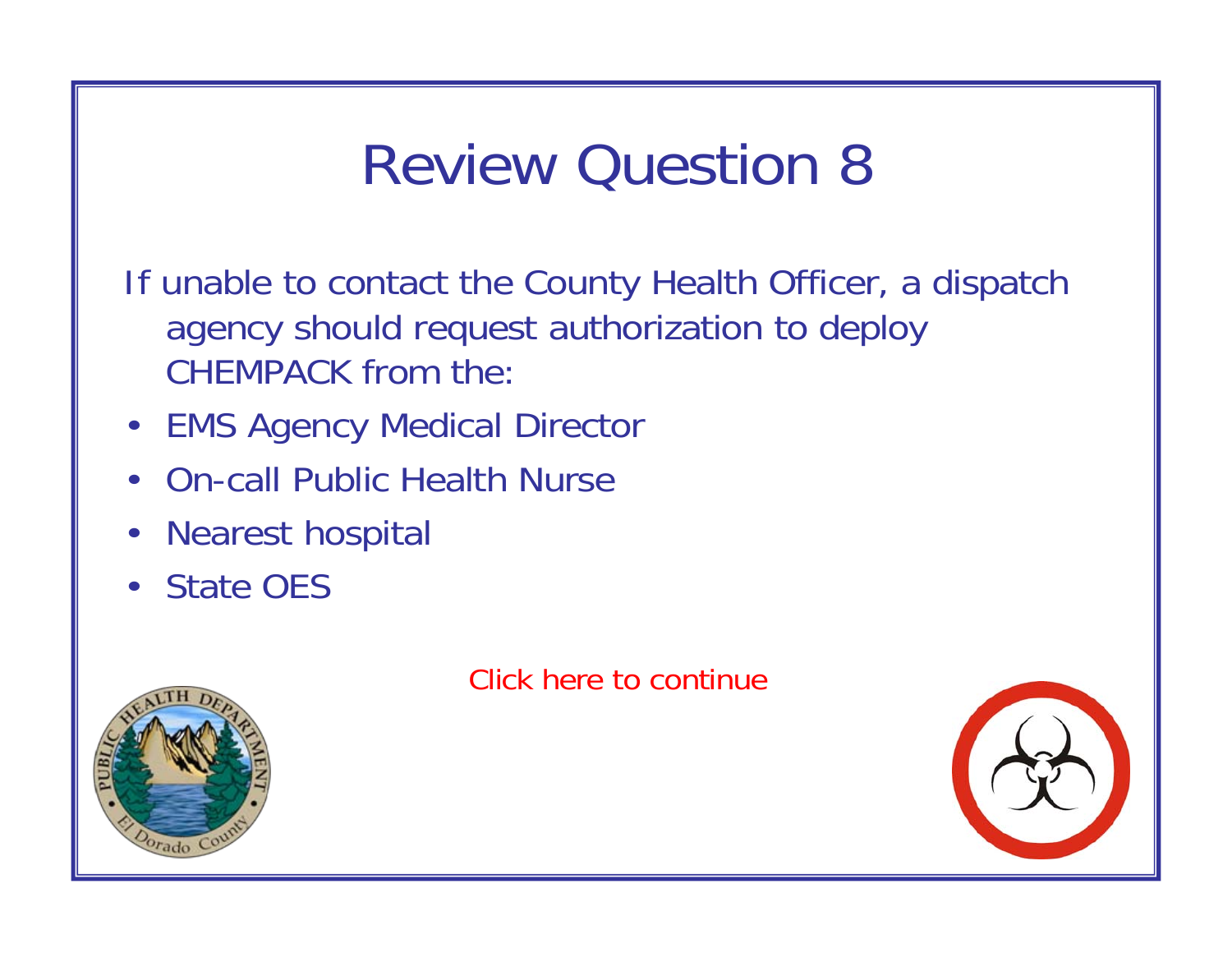If unable to contact the County Health Officer, a dispatch agency should request authorization to deploy CHEMPACK from the:

- EMS Agency Medical Director
- On-call Public Health Nurse
- Nearest hospital
- State OES



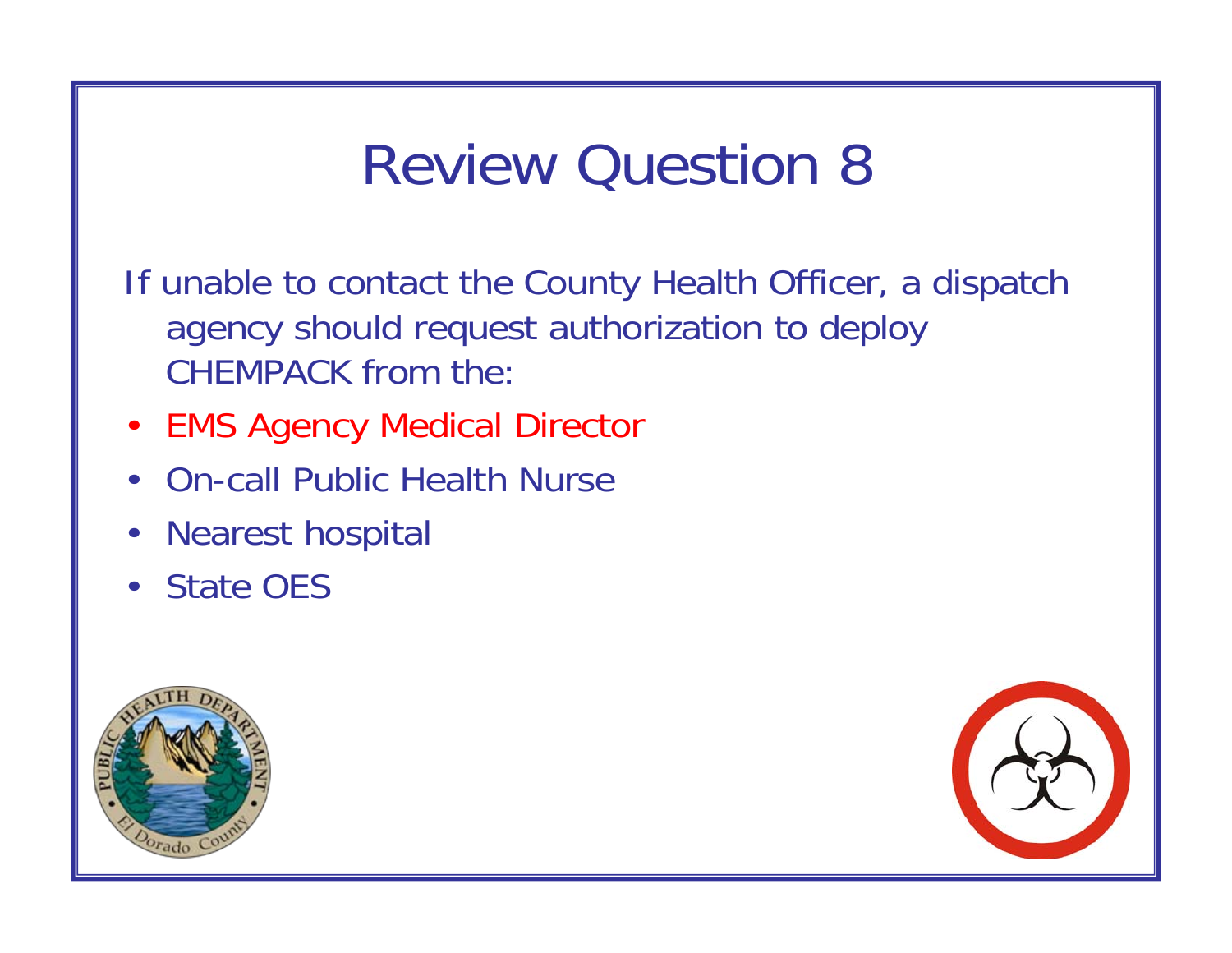Arranging for transport of CHEMPACK to the incident staging area is the responsibility of the:

- Dispatch Agency
- Health Officer
- Local law enforcement
- Host Agency





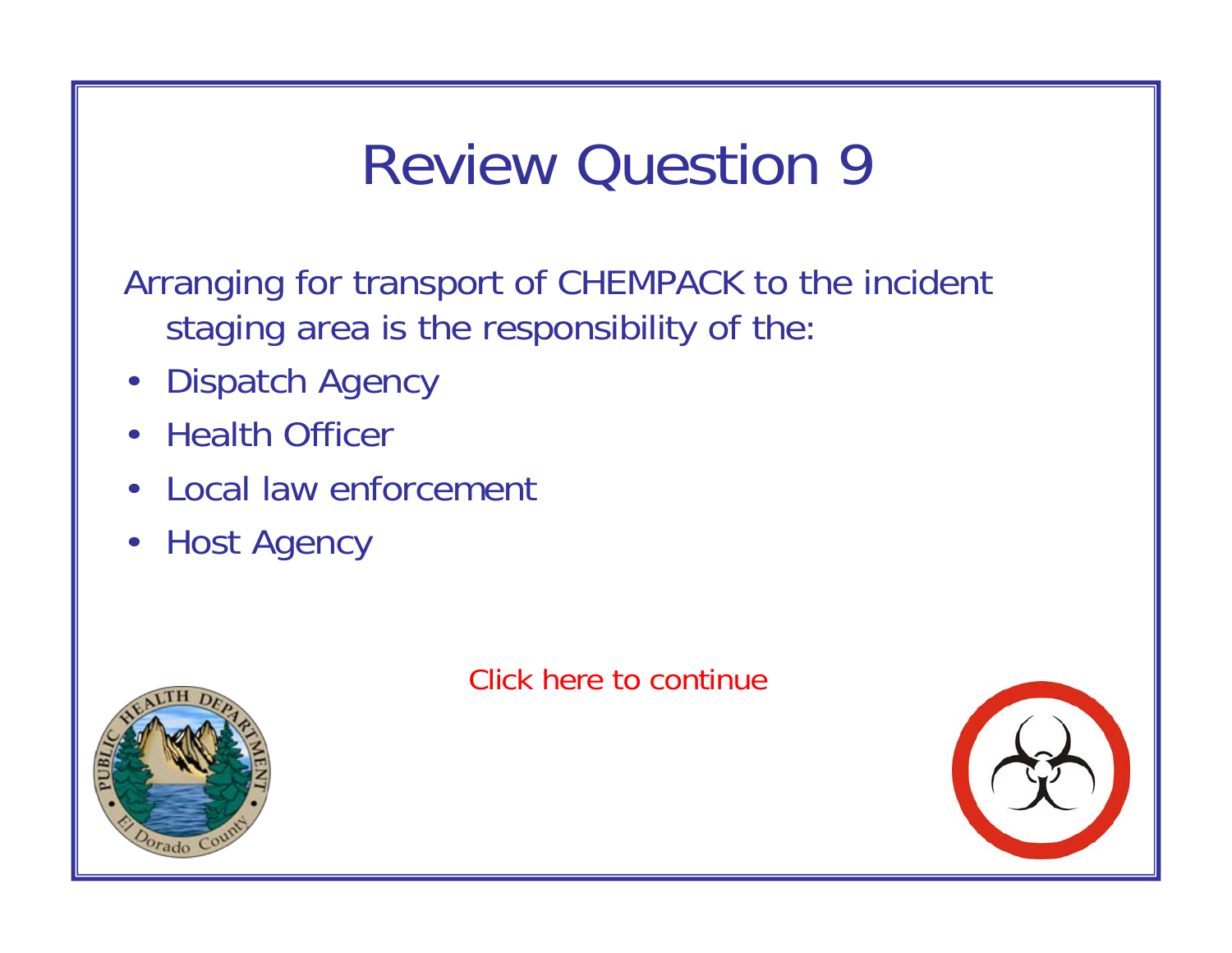Arranging for transport of CHEMPACK to the incident staging area is the responsibility of the:

- Dispatch Agency
- **Health Officer**
- Local law enforcement
- Host Agency



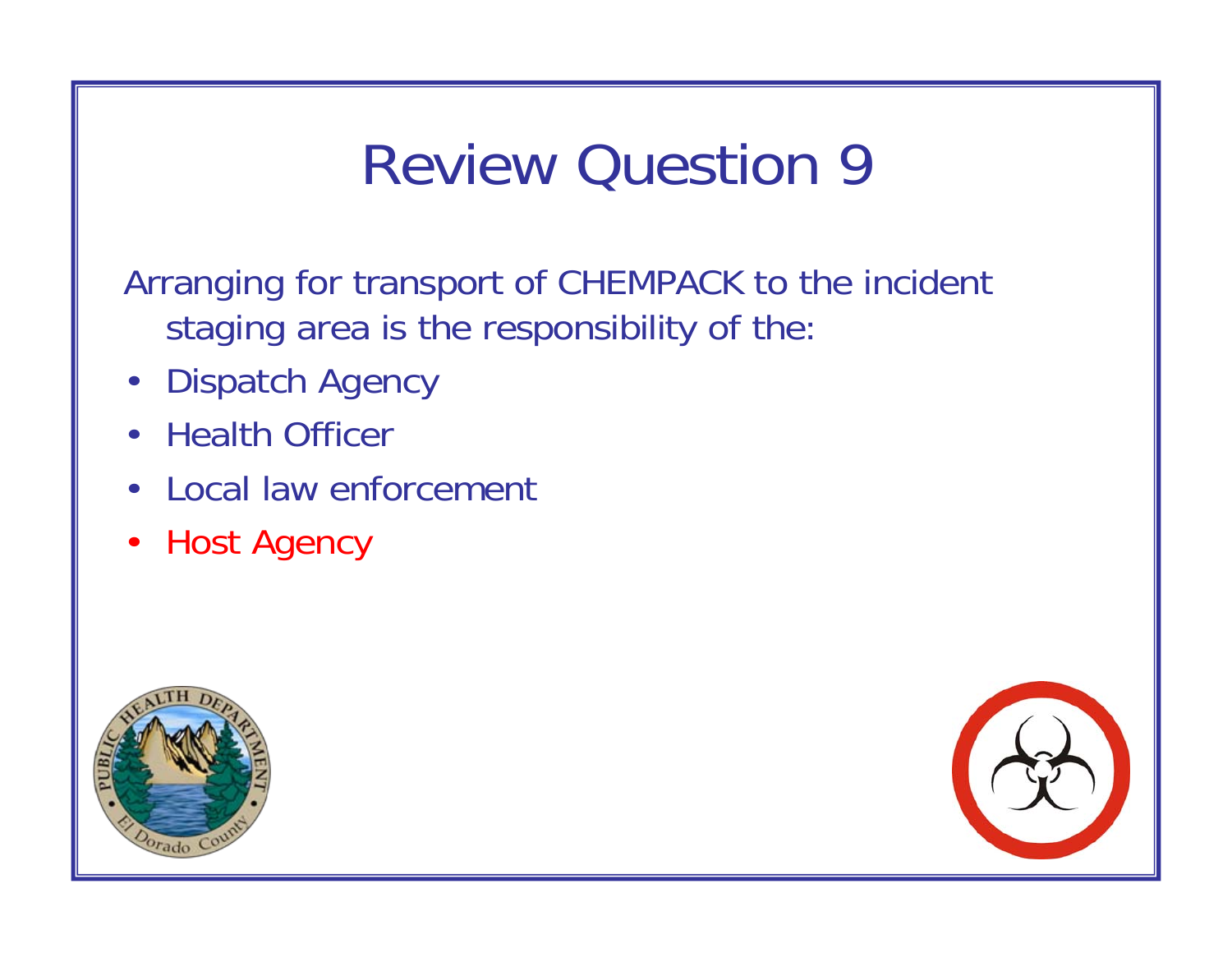After establishing incident command, first responders should then manage the release of a chemical nerve agent as a:

- Normal incident
- Hazardous Material incident
- Multiple casualty incident
- Multi-agency incident



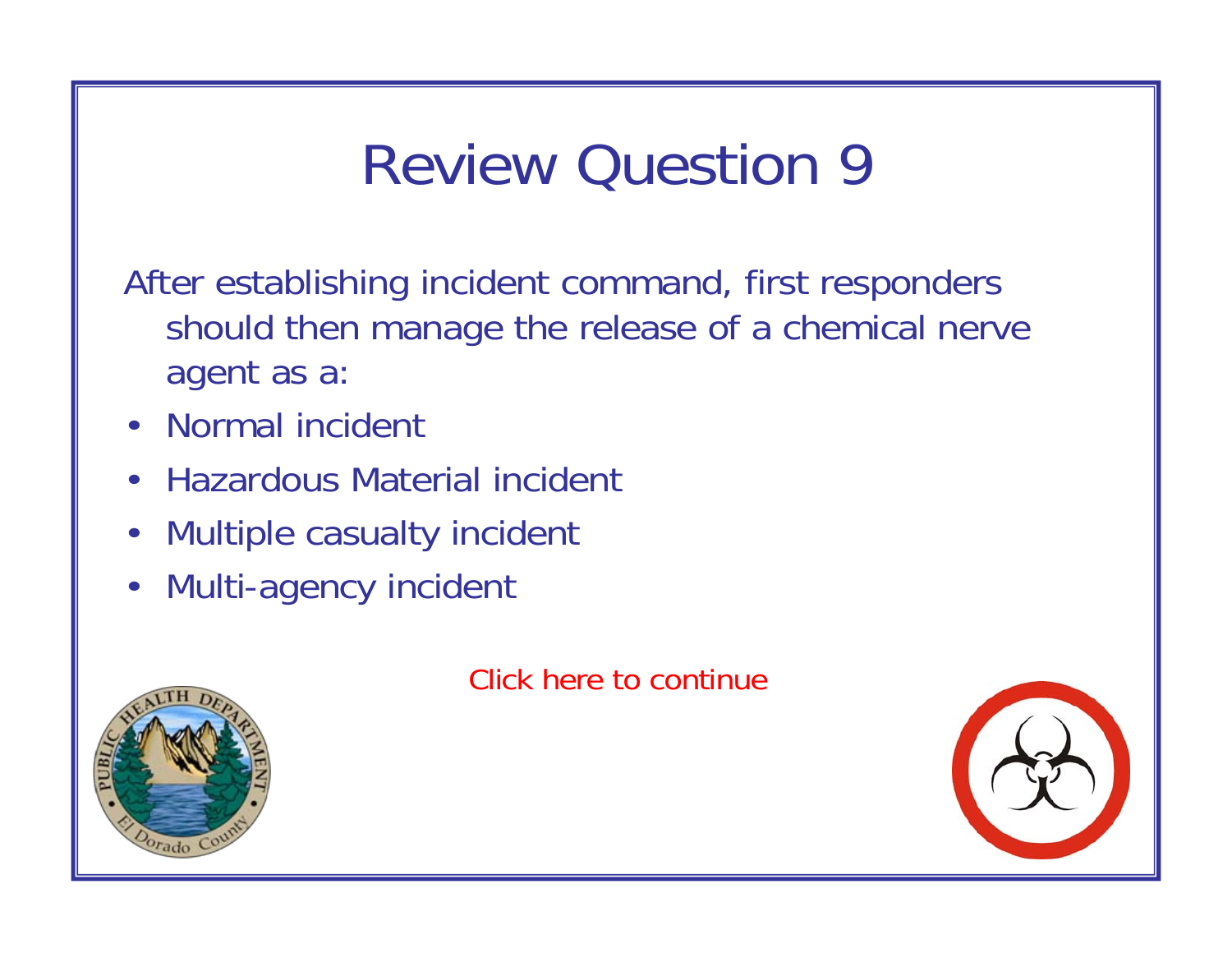After establishing incident command, first responders should then manage the release of a chemical nerve agent as a:

- Normal incident
- Hazardous Material incident
- Multiple casualty incident
- Multi-agency incident



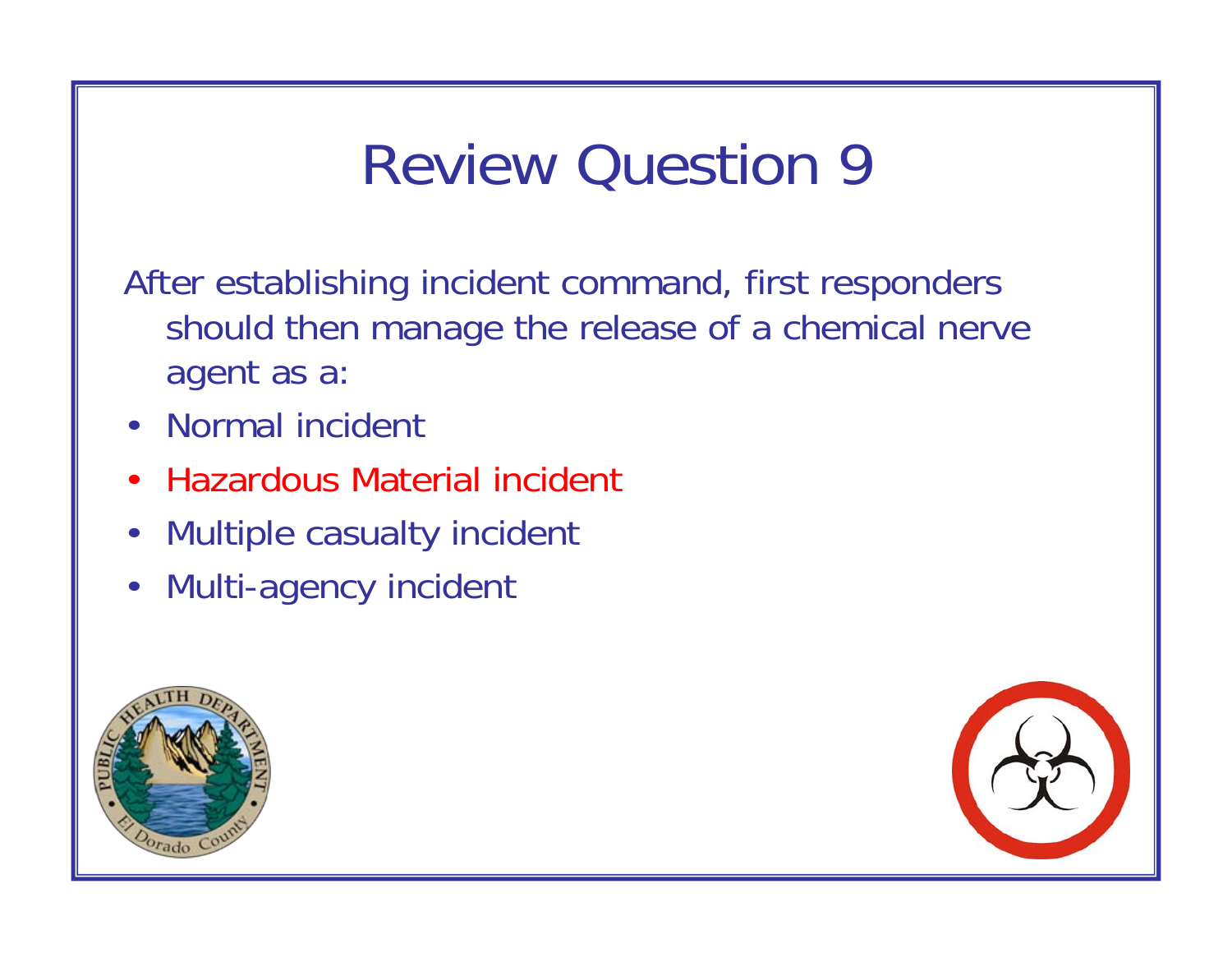CHEMPACK is part of the Centers for Disease Control:

- Strategic Anti-Terrorism Program
- Strategic WMD Response Program
- Strategic National Security Program
- Strategic National Stockpile Program





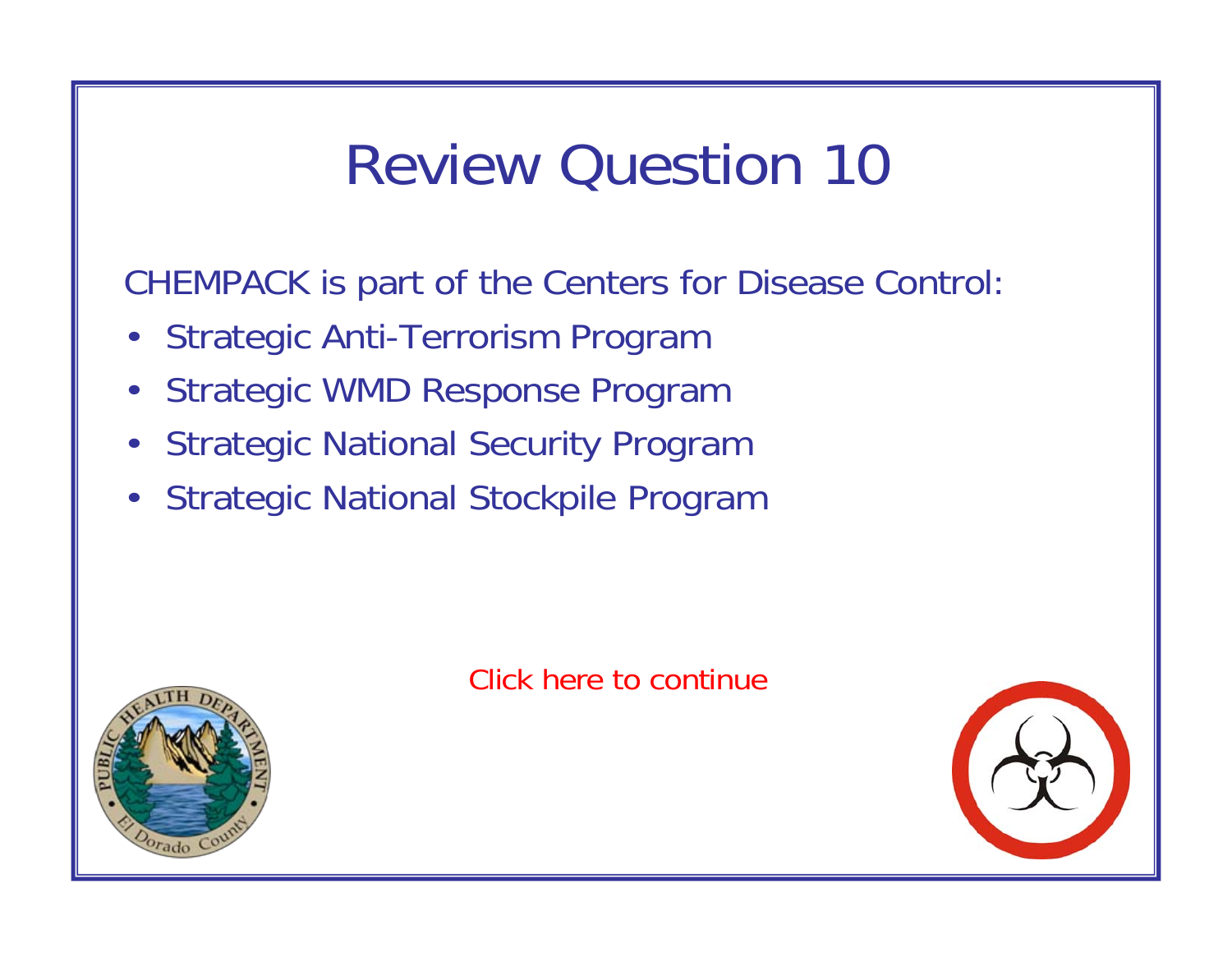CHEMPACK is part of the Centers for Disease Control:

- Strategic Anti-Terrorism Program
- Strategic WMD Response Program
- Strategic National Security Program
- Strategic National Stockpile Program